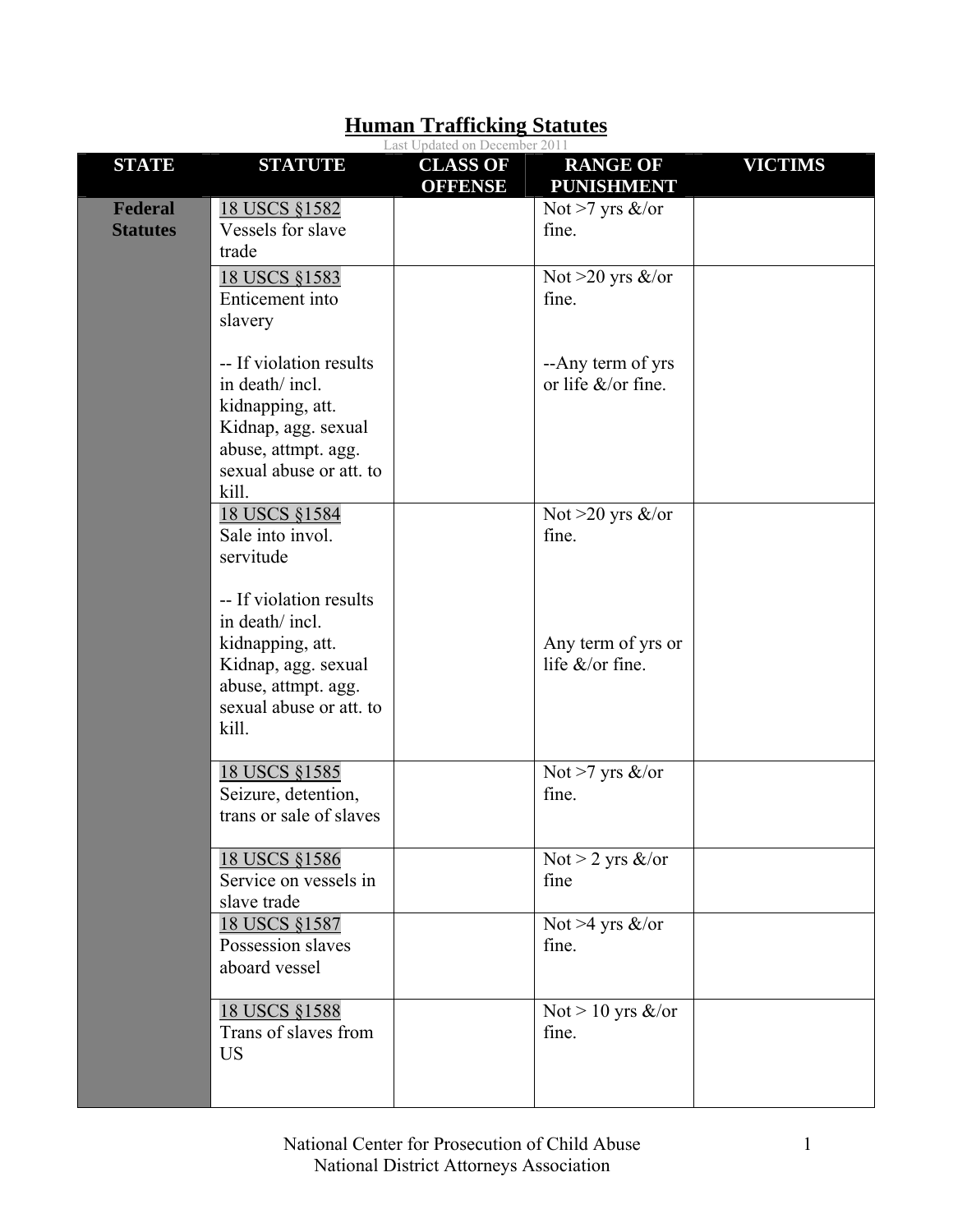|              |                                   | Last Updated on December 2011     |                                      |                |
|--------------|-----------------------------------|-----------------------------------|--------------------------------------|----------------|
| <b>STATE</b> | <b>STATUTE</b>                    | <b>CLASS OF</b><br><b>OFFENSE</b> | <b>RANGE OF</b><br><b>PUNISHMENT</b> | <b>VICTIMS</b> |
|              | 18 USCS §1589                     |                                   | Not $>20$ yrs &/or                   |                |
|              | Forced labor                      |                                   | fine.                                |                |
|              | -- If violation results           |                                   | -- Any term of yrs                   |                |
|              | in death/ incl.                   |                                   | or life $&\sqrt{or}$ fine.           |                |
|              | kidnapping, att.                  |                                   |                                      |                |
|              | Kidnap, agg. sexual               |                                   |                                      |                |
|              | abuse, attmpt. agg.               |                                   |                                      |                |
|              | sexual abuse or att. to           |                                   |                                      |                |
|              | kill.                             |                                   |                                      |                |
|              | 18 USCS §1590                     |                                   | Not $>20$ yrs &/or                   |                |
|              | Traff. w/ respect to              |                                   | fine.                                |                |
|              | peonage, slavery,                 |                                   |                                      |                |
|              | invol. serv. or forced            |                                   |                                      |                |
|              | labor.                            |                                   |                                      |                |
|              | -- If violation results           |                                   | -- Any term of yrs                   |                |
|              | in death/ incl.                   |                                   | or life $\&$ /or fine.               |                |
|              | kidnapping, att.                  |                                   |                                      |                |
|              | Kidnap, agg. sexual               |                                   |                                      |                |
|              | abuse, attmpt. agg.               |                                   |                                      |                |
|              | sexual abuse or att. to           |                                   |                                      |                |
|              | kill.                             |                                   |                                      |                |
|              | 18 USCS §1591                     |                                   |                                      |                |
|              | Sex traff. of children            |                                   |                                      |                |
|              | or by force, fraud or<br>coercion |                                   |                                      |                |
|              | $(b)(1)$ –use of force,           |                                   | Any term yrs not                     |                |
|              | fraud or coercion OR              |                                   | <15 yrs or life $&$                  |                |
|              | victim $\leq$ 14 yrs.             |                                   | fine.                                |                |
|              |                                   |                                   |                                      |                |
|              | $(b)(2) - victim 14-18$           |                                   | Not $\leq 10$ yrs or life            |                |
|              | yrs                               |                                   | $&$ fine.                            |                |
|              | (d) If obstructs,                 |                                   |                                      |                |
|              | interferes, prevents              |                                   | Not >20 yrs $\&$ /or                 |                |
|              | enforcement of law                |                                   | fine.                                |                |
|              | 18 USCS §1592                     |                                   | Not >5 yrs $\&$ /or                  |                |
|              | Unlawful conduct re               |                                   | fine.                                |                |
|              | passports/legal docs              |                                   |                                      |                |
|              |                                   |                                   | Not appl. to vics                    |                |
|              |                                   |                                   | of severe traff.                     |                |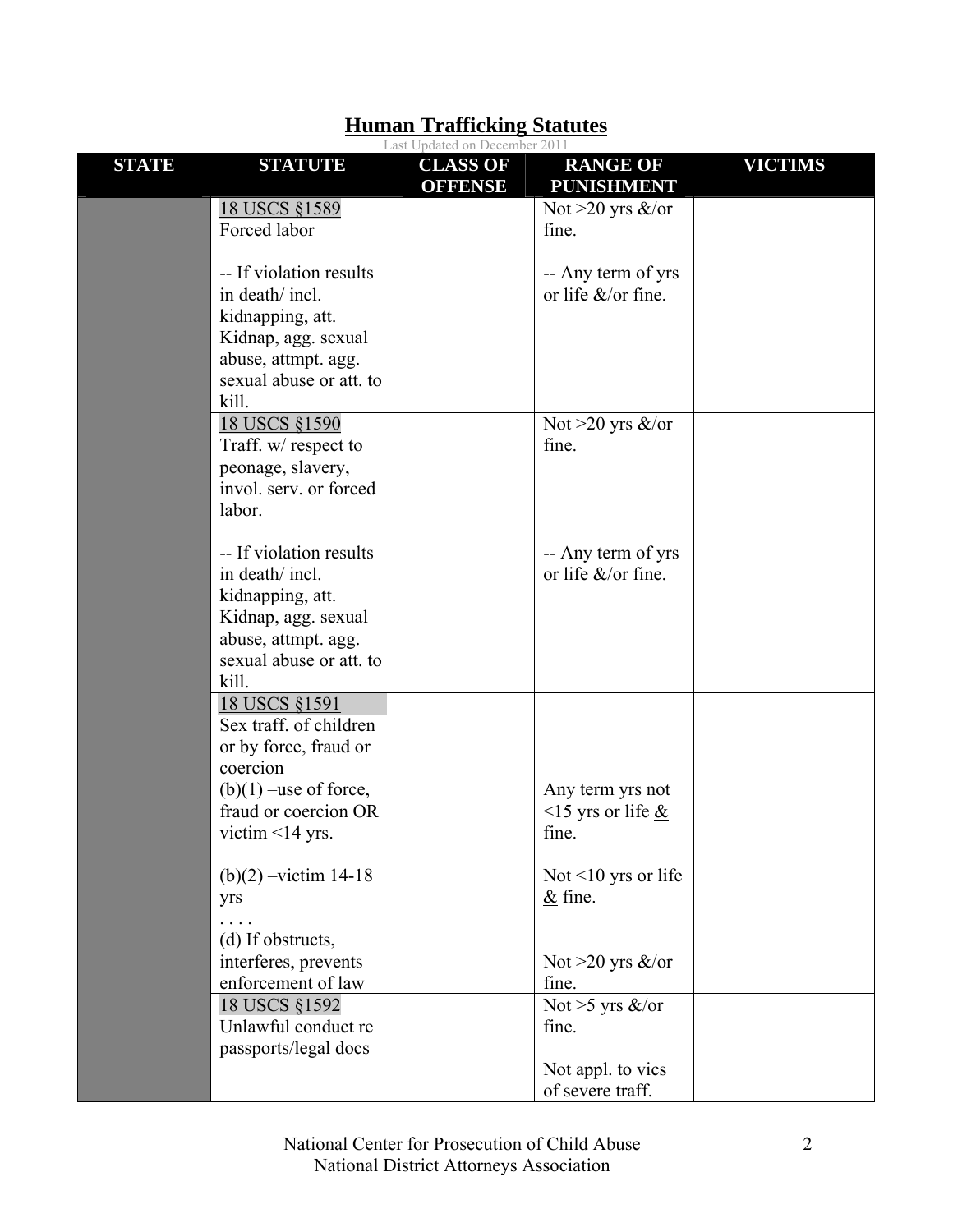|              |                           | Last Updated on December 2011     |                                      |                |
|--------------|---------------------------|-----------------------------------|--------------------------------------|----------------|
| <b>STATE</b> | <b>STATUTE</b>            | <b>CLASS OF</b><br><b>OFFENSE</b> | <b>RANGE OF</b><br><b>PUNISHMENT</b> | <b>VICTIMS</b> |
|              | 18 USCS §1593             |                                   | Restitution to inc.                  |                |
|              | Mandatory                 |                                   | "full amt. of                        |                |
|              | Restitution               |                                   | victim's losses".                    |                |
|              |                           |                                   |                                      |                |
|              | 18 USCS §1593A            |                                   | Imprisoned in the                    |                |
|              | Benefiting financially    |                                   | same manner as a                     |                |
|              | from peonage,             |                                   | completed                            |                |
|              | slavery and TIP           |                                   | violation of such                    |                |
|              |                           |                                   | section                              |                |
|              | 18 USCS §1594             |                                   | Attmpts. of §§                       |                |
|              | <b>General Provisions</b> |                                   | 1581, 1583, 1584,                    |                |
|              |                           |                                   | $1589 - 1591 =$                      |                |
|              |                           |                                   | punish like                          |                |
|              |                           |                                   | completed viol.                      |                |
|              |                           |                                   |                                      |                |
|              |                           |                                   | Consp. of $\S$                       |                |
|              |                           |                                   | 1581, 1583, 1589-                    |                |
|              |                           |                                   | $1590, 1592 =$                       |                |
|              |                           |                                   | punish like                          |                |
|              |                           |                                   | completed viol.                      |                |
|              |                           |                                   |                                      |                |
|              |                           |                                   | Consp. of § 1591                     |                |
|              |                           |                                   | shall be fined,                      |                |
|              |                           |                                   | imprisoned for                       |                |
|              |                           |                                   | any term of years                    |                |
|              |                           |                                   | or for life, or both                 |                |
|              |                           |                                   |                                      |                |
|              |                           |                                   | Forfeiture of                        |                |
|              |                           |                                   | prop.,                               |                |
|              | 18 USCS § 1595            |                                   | HT victims may                       |                |
|              | Civil remedy              |                                   | sue for civil                        |                |
|              |                           |                                   | remedy                               |                |
|              | 18 USCS § 1596            |                                   | Extra-territorial                    |                |
|              | Add. Jurisdiction in      |                                   | jurisdiction over                    |                |
|              | certain trafficking       |                                   | any offense under                    |                |
|              | offenses                  |                                   | §§1581, 1583,                        |                |
|              |                           |                                   | 1584, 1589-1591if                    |                |
|              |                           |                                   | offender is $(1)$                    |                |
|              |                           |                                   | national/LPR, or                     |                |
|              |                           |                                   | 2) present in U.S.                   |                |
|              |                           |                                   |                                      |                |
|              |                           |                                   |                                      |                |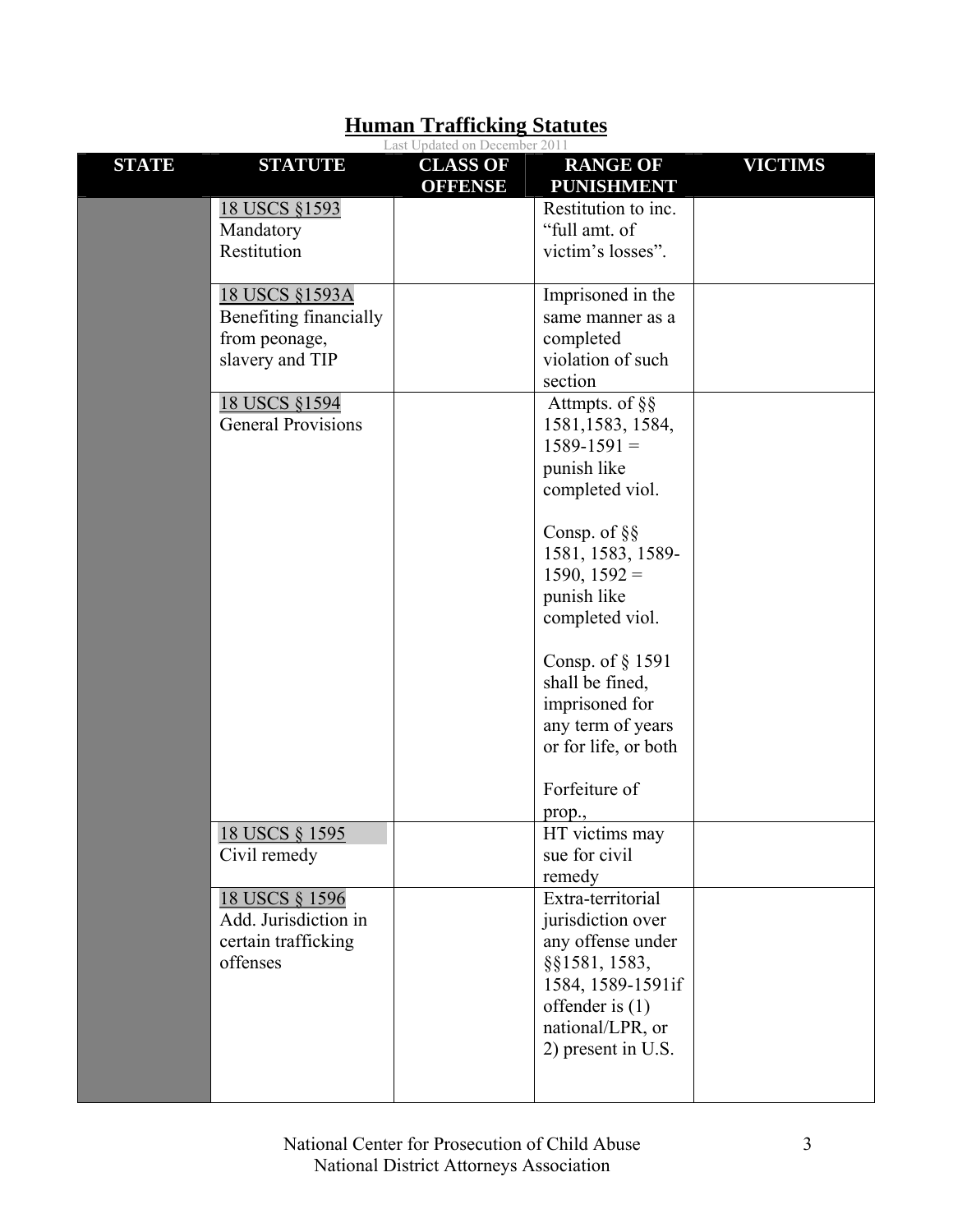|                |                                                         | Last Updated on December 2011                      |                                                                                                                                                                |                                                                                                                 |
|----------------|---------------------------------------------------------|----------------------------------------------------|----------------------------------------------------------------------------------------------------------------------------------------------------------------|-----------------------------------------------------------------------------------------------------------------|
| <b>STATE</b>   | <b>STATUTE</b>                                          | <b>CLASS OF</b><br><b>OFFENSE</b>                  | <b>RANGE OF</b><br><b>PUNISHMENT</b>                                                                                                                           | <b>VICTIMS</b>                                                                                                  |
| <b>Alabama</b> | Ala. Code § 13A-6-<br>152<br>HT 1 <sup>st</sup> degree  | Class A Felony                                     | Ala. Code §§<br>$13A-5-6(a)(1)$ ,<br>$13A-5-11(a)(1)$ .<br>Life/10-99yrs $&$<br>possibly max.<br>60,000.                                                       | <u>Ala. Code § 13A-6-</u><br>155<br>Mandatory restitution<br>Ala. Code § 13A-6-<br>156<br>Forfeiture of profits |
|                |                                                         | Class C Fel: if<br>interfering w/<br>enforcement   | Ala. Code §§<br>$13A-5-6(a)(3)$ ,<br>$13A-5-11(a)(3)$ .<br>1 yr & 1 day-10<br>years & possibly<br>max. \$15,000.                                               | or proceeds and<br>interests in property.<br>Ala. Code § 13A-6-<br>157<br>Civil action by                       |
|                | Ala. Code § 13A-6-<br>153<br>HT 2nd degree              | Class B Fel                                        | Ala. Code §§<br>$13A-5-6(a)(2)$ ,<br>$13A-5-11(a)(2)$ .<br>$2-20$ yrs $\&$<br>possibly \$30,000<br>max.                                                        | victim; relief<br>awarded.                                                                                      |
|                |                                                         | Class A misd.:<br>if interfering w/<br>enforcement | Ala. Code §§<br>$13A-5-2(c)$ , $13A-$<br>$5-7(a)(1)$ , 13A-5-<br>$12(a)(1)$ .<br>Max 1 yr &/or<br>max. \$6,000.                                                |                                                                                                                 |
| <b>Alaska</b>  | Alaska Stat.<br>§11.41.360<br>HT 1 <sup>st</sup> Degree | Class A Fel                                        | Alaska Stat<br>§12.55.125(c)(1),<br>§12.55.035(b)(2)<br>Not more than 20<br>yrs. (Presumptive:<br>5-8 yrs) $&$ poss.<br>Max \$250,000.                         |                                                                                                                 |
|                | Alaska Stat.<br>§11.41.365<br>$-2nd$ Degree             | Class B Fel                                        | Alaska Stat.<br>$§$ §12.55.125(d)(1),<br>12.55.035(b)(3)<br>-Not more than 10<br>years<br>(presumptive)<br>range : $1-3$ yrs) &<br>possibly max.<br>\$100,000. |                                                                                                                 |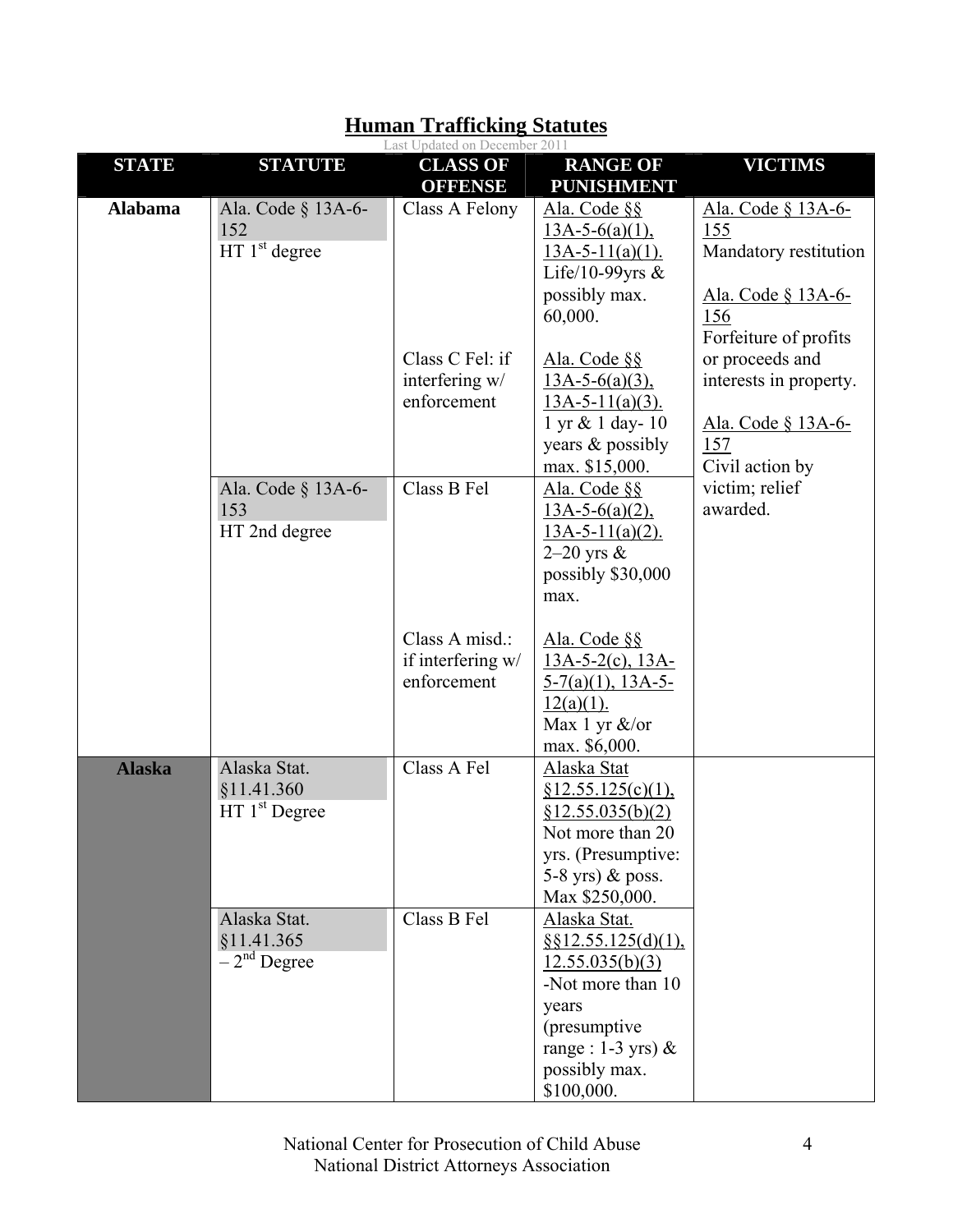|                 |                                                                                                   | Last Updated on December 2011                                                                                                           |                                                                                                                |                                                                                                                                                                                                                                  |
|-----------------|---------------------------------------------------------------------------------------------------|-----------------------------------------------------------------------------------------------------------------------------------------|----------------------------------------------------------------------------------------------------------------|----------------------------------------------------------------------------------------------------------------------------------------------------------------------------------------------------------------------------------|
| <b>STATE</b>    | <b>STATUTE</b>                                                                                    | <b>CLASS OF</b><br><b>OFFENSE</b>                                                                                                       | <b>RANGE OF</b><br><b>PUNISHMENT</b>                                                                           | <b>VICTIMS</b>                                                                                                                                                                                                                   |
| <b>Arizona</b>  | Ariz. Rev. Stat. §13-<br>1306<br>-Unlawfully<br>obtaining labor or<br>services;<br>classification | Class 4 Fel                                                                                                                             | Ariz. Rev. Stat.<br>$$13-701$<br>$2\frac{1}{2}$ yrs (1 <sup>st</sup> off).                                     |                                                                                                                                                                                                                                  |
|                 | Ariz. Rev. Stat. §13-<br>1307<br>Sex trafficking;<br>classification;<br>definitions               | Class 2 Fel<br>If V under 15<br>then offense $=$<br>dangerous<br>crime against<br>children<br>punishable<br>pursuant to $\S$<br>13-705. | $3-12.5$ years<br>Presumptive 5<br>years $(1st$ off).                                                          |                                                                                                                                                                                                                                  |
|                 | Ariz. Rev. Stat. §13-<br>1308<br>(A)(1)<br>Traff. forced labor<br>$(A)(2)$ - benefit<br>finance   | Class 2 Fel                                                                                                                             | $3-12.5$ years<br>Presumptive 5<br>years (1st off).                                                            |                                                                                                                                                                                                                                  |
| <b>Arkansas</b> | Ark. Code Ann. §5-<br>11-108 Traff. of<br>Persons.                                                | Class A Fel.                                                                                                                            | Ark. Code Ann. §<br>$5-4-401(a)(2)$ , 5-<br>$4-201(a)(1)$<br>$6 - 30$ yrs and<br>possible fine max.<br>15,000. |                                                                                                                                                                                                                                  |
| California      | Cal. Pen. Code<br>§236.1<br>Human Trafficking                                                     | 3-5 years<br>4, 6 or 8 years<br>(if V under 18)<br>& fine max.<br>\$100,000                                                             |                                                                                                                | Cal. Civil Code §<br>52.5<br>Action by victim of<br>human trafficking<br>Cal. Penal Code §<br>236.2<br>Duty of law<br>enforcement agencies<br>to use due diligence<br>to identify victims of<br>human trafficking;<br>indicators |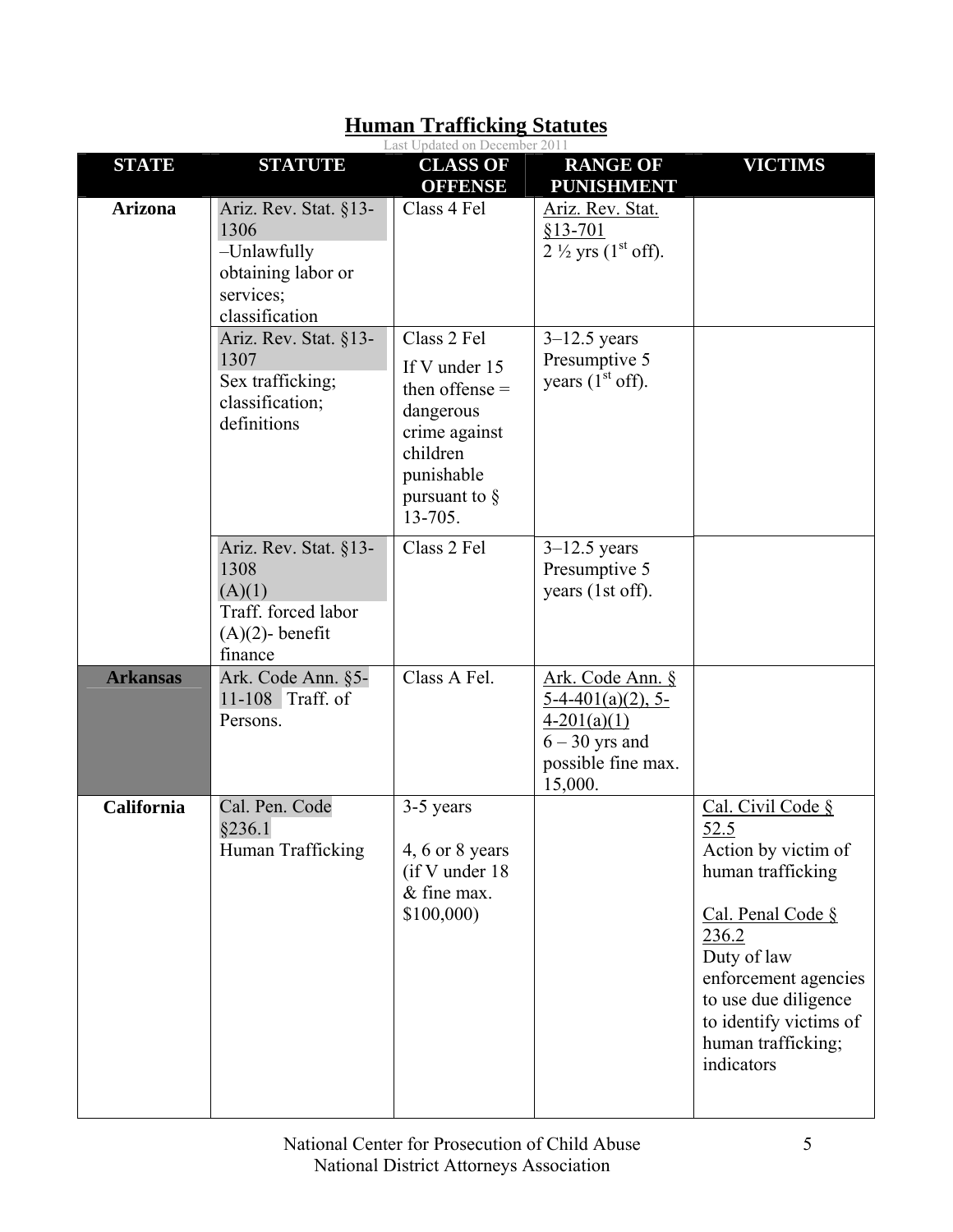|                 |                                                                                                              | Last Updated on December 2011     |                                                                                                                                                |                                                                                                                                                           |
|-----------------|--------------------------------------------------------------------------------------------------------------|-----------------------------------|------------------------------------------------------------------------------------------------------------------------------------------------|-----------------------------------------------------------------------------------------------------------------------------------------------------------|
| <b>STATE</b>    | <b>STATUTE</b>                                                                                               | <b>CLASS OF</b><br><b>OFFENSE</b> | <b>RANGE OF</b><br><b>PUNISHMENT</b>                                                                                                           | <b>VICTIMS</b>                                                                                                                                            |
|                 |                                                                                                              |                                   |                                                                                                                                                | Cal. Penal Code §<br>236.3<br>Real property<br>(forfeiture).                                                                                              |
|                 |                                                                                                              |                                   |                                                                                                                                                | Cal. Penal Code §<br>236.5<br>Duty of law<br>enforcement agencies<br>upon encounter with<br>victim of human<br>trafficking regarding<br>LEA endorsements. |
| <b>Colorado</b> | Colo. Rev. Stat. §<br>18-3-501<br>Trafficking in adults<br>-if vic legally present<br>in US                  | Class 3 Fel                       | Colo. Rev. Stat.<br>$$818-1.3-$<br>401(1)(a)(III)(A),<br>(1)(a)(V)(A).<br>4–12 yrs $\&$ /or<br>\$3,000-\$750,000.                              | Colo. Rev. Stat. § 18-<br>1.8-101<br><b>Interagency Task</b><br>Force on Trafficking<br>in Persons $-$ to<br>measure & eval<br>progress of state in       |
|                 | -if vic illegally<br>present in US                                                                           | Class 2 Fel                       | $8-24$ yrs $\&$ /or<br>$$5,000-$<br>\$1,000,000.                                                                                               | vic assist $\&$<br>prosecuting                                                                                                                            |
|                 | Colo. Rev. Stat. § 18-<br>$3 - 502$<br>Trafficking in<br>children                                            | Class 2 Fel                       | $8-24$ yrs $\&$ /or<br>$$5,000-$<br>\$1,000,000.                                                                                               |                                                                                                                                                           |
|                 | Colo. Rev. Stat. $§$ 18-<br>$3 - 503$<br>Coercion of<br>involuntary servitude                                | Class 6 Fel                       | Colo. Rev. Stat.<br>$8818 - 1.3$<br>401(1)(a)(III)(A),<br>$18 - 1.3 -$<br>401(1)(a)(V)(A)<br>$1-1\frac{1}{2}$ yrs &/or<br>$$1,000 - $100,000.$ |                                                                                                                                                           |
|                 | Colo. Rev. Stat. $§$ 18-<br>13-128<br>Smuggling of<br>Humans<br>(transportation in viol<br>immigration laws) | Class 3 Fel                       | Colo. Rev. Stat.<br>$§$ § 18-1.3-<br>401(1)(a)(III)(A),<br>(1)(a)(V)(A).<br>4–12 yrs $\&$ /or<br>\$3,000-\$750,000.                            |                                                                                                                                                           |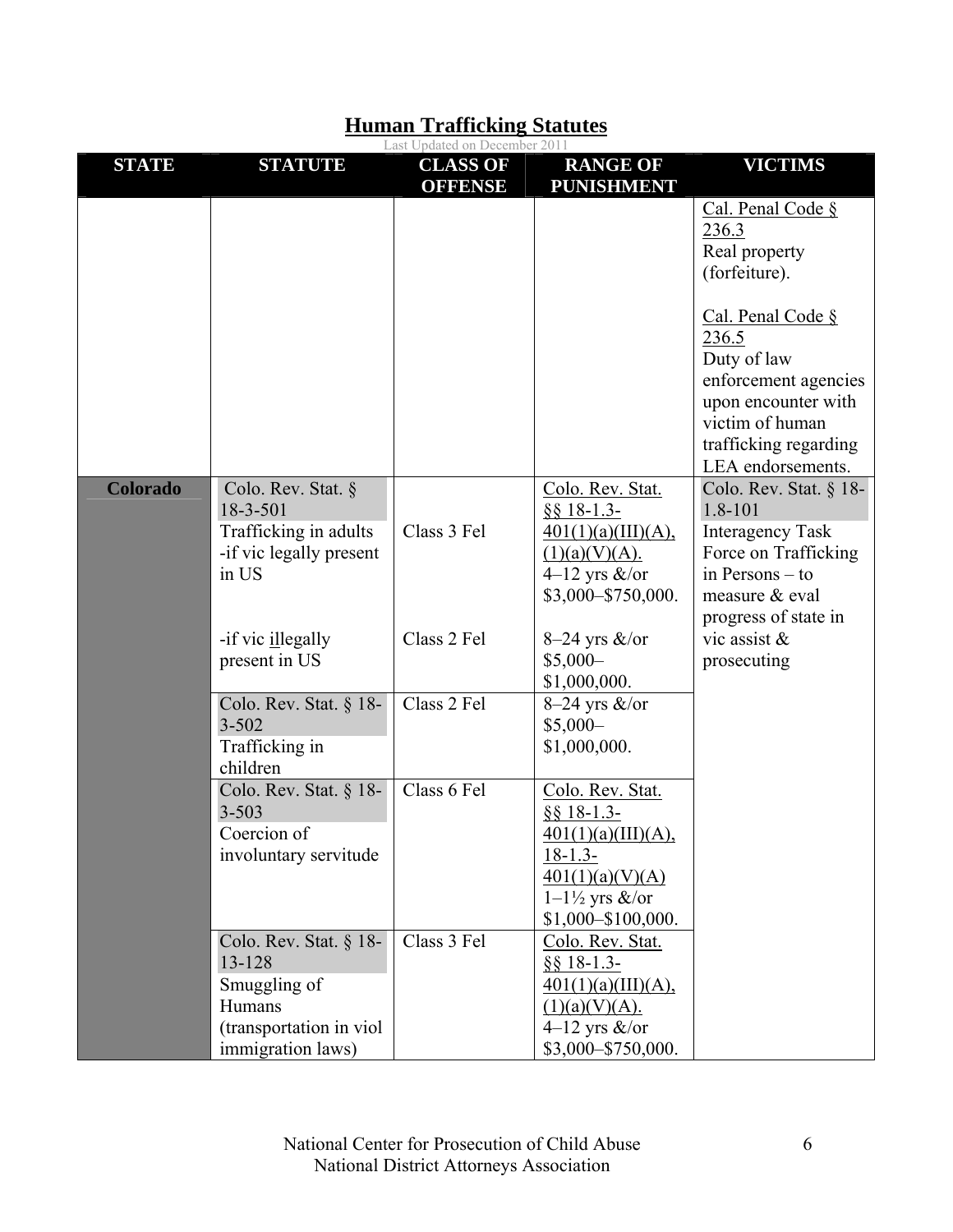|                    |                                                                                                                                                            | Last Updated on December 2011     |                                                                                                                                                                                                        |                                                                                                                                                   |
|--------------------|------------------------------------------------------------------------------------------------------------------------------------------------------------|-----------------------------------|--------------------------------------------------------------------------------------------------------------------------------------------------------------------------------------------------------|---------------------------------------------------------------------------------------------------------------------------------------------------|
| <b>STATE</b>       | <b>STATUTE</b>                                                                                                                                             | <b>CLASS OF</b><br><b>OFFENSE</b> | <b>RANGE OF</b><br><b>PUNISHMENT</b>                                                                                                                                                                   | <b>VICTIMS</b>                                                                                                                                    |
| <b>Connecticut</b> | Conn. Gen. Stat. §<br>$31-51$ vv<br>Employment of<br>person coerced to<br>engage in such<br>employment<br>prohibited.                                      |                                   | AG may bring a<br>civil action to<br>recover $not$<br>\$10,000 for each<br>violation.                                                                                                                  | Conn. Gen. Stat. §<br>52-571i<br>Action for damages<br>resulting from<br>trafficking in persons<br>Conn. Gen. Stat. §<br>54-234<br>Development of |
|                    | Conn. Gen. Stat. §<br>53a-192<br>Coercion:<br>If threat is to commit<br>a felony                                                                           | Class A misd.<br>Class D felony   | Conn. Gen. Stat.<br>§§ 53a-36(1), 53a-<br>$42(1)$ .<br>Max. 1 yr $\&$<br>possibly max.<br>\$2,000.<br>Conn. Gen. Stat.<br>$\S$ § 53a-41(4), 53a-<br>35a(8)<br>$1-5$ yrs &<br>possibly max.<br>\$5,000, | response system for<br>victims TIP<br><u>Conn. Gen. Stat. §</u><br>$54 - 36p$<br>Forfeiture of moneys<br>and property                             |
|                    | Conn. Gen. Stat. §<br>53a-192a<br>Trafficking in<br>persons                                                                                                | Class B felony                    | Conn. Gen. Stat.<br>$$853a-35a(6),$<br>$53a-41(2)$ .<br>$1-20$ yrs $\&$<br>possibly max.<br>\$15,000.                                                                                                  |                                                                                                                                                   |
| <b>Delaware</b>    | 11 Del. C. §787<br>Traff. Of persons $\&$<br>Invol. serv.<br>787.(b)(1)(a),(b)<br>(cause/threat phys.<br>Harm) or (Phy.<br>Restraining/threat<br>restrain) | <b>B</b> Felony                   | Del. Code Ann.<br>tit. 11, $§$ 4205<br>2-25 yrs $\omega$ level 5                                                                                                                                       | $787(c)$ Restitution is<br>mandatory under this<br>section<br>787(d) Assessment of<br>victim protection<br>needs                                  |
|                    | 787.(b)(1)(c)<br>(abuse/threat to abuse<br>law)                                                                                                            | C Felony                          | Max. 15 yrs. @<br>Level 5.                                                                                                                                                                             |                                                                                                                                                   |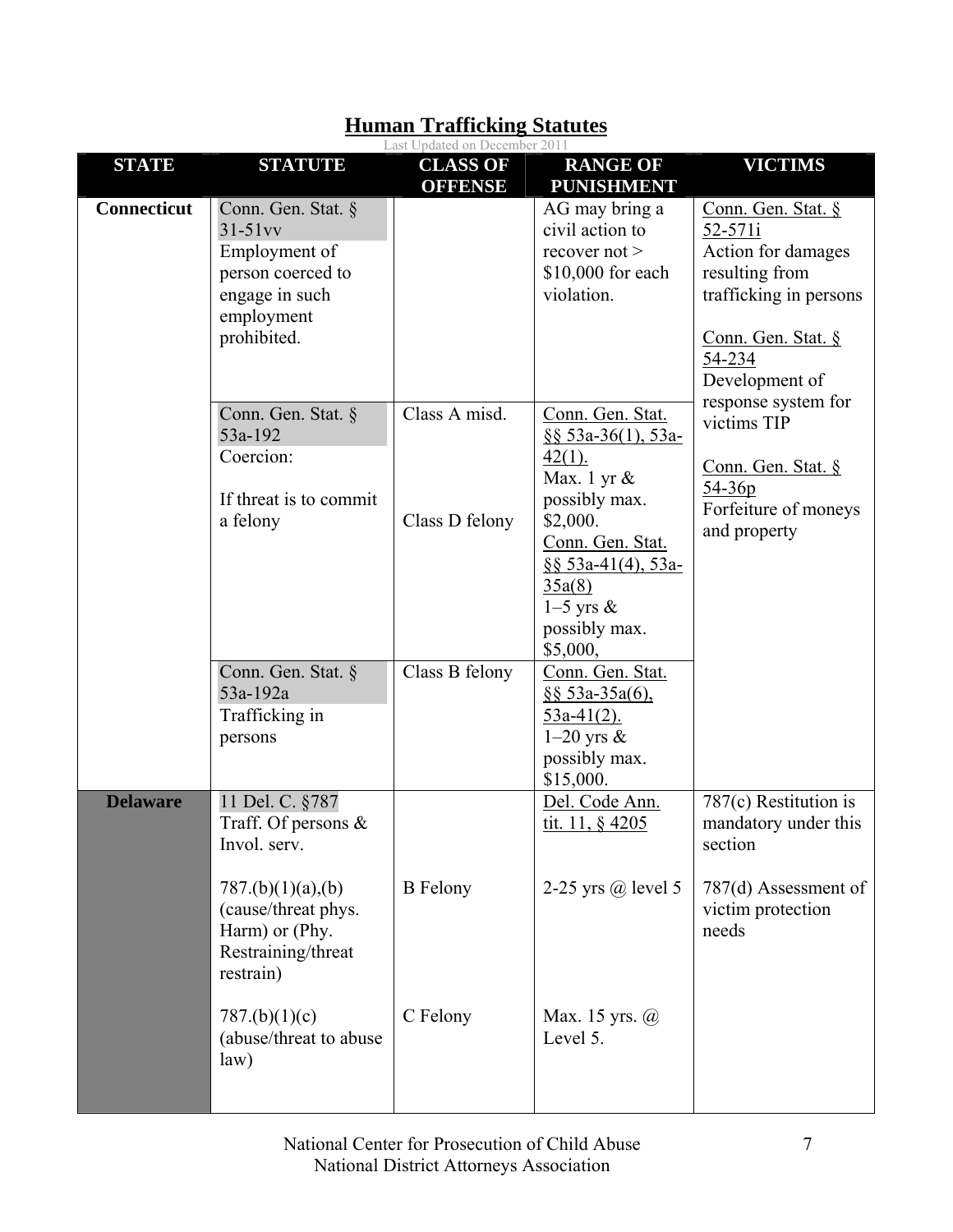|                                |                                                                                | Last Updated on December 2011     |                                                                    |                                                                                 |
|--------------------------------|--------------------------------------------------------------------------------|-----------------------------------|--------------------------------------------------------------------|---------------------------------------------------------------------------------|
| <b>STATE</b>                   | <b>STATUTE</b>                                                                 | <b>CLASS OF</b><br><b>OFFENSE</b> | <b>RANGE OF</b><br><b>PUNISHMENT</b>                               | <b>VICTIMS</b>                                                                  |
|                                | 787.(b)(1)(d)<br>(Destroying)<br>ID/Passport)                                  | E Felony                          | Max. 5 yrs. $\omega$<br>Level 5                                    |                                                                                 |
|                                | 787.(b)(1)(e)<br>(blackmail)                                                   | F Felony                          | Max. $3$ yrs. $\omega$<br>Level 5                                  |                                                                                 |
|                                | 787(b)(2)(a),(b)(1)<br>Sex. Serv. Of a minor<br>(V 14-18 & no overt<br>force)  | C Felony                          | Max. 15 yrs. @<br>Level 5.                                         |                                                                                 |
|                                | 787(b)(2)(a),(b)(2)<br>Sex. Serv. Of a minor<br>$(V < 14$ , no overt<br>force) | <b>B</b> Felony                   | 2-25 yrs $(a)$ Level<br>5                                          |                                                                                 |
|                                | 787(b)(2)(a),(b)(3)<br>Sex. Serv. Of a minor<br>(overt force)                  | A Felony                          | 15 yrs-Life $\omega$<br>Level 5                                    |                                                                                 |
|                                | 787(b)(3)(a),(b)<br>Traff. Of persons for<br>forced labor/services             | <b>B</b> Felony                   | 2-25 yrs $\omega$ Level<br>5                                       |                                                                                 |
|                                | 787(b)(4)(a),(b)<br>Traff. Of body parts.                                      | A Felony                          | 15 yrs-Life $@$<br>Level 5                                         |                                                                                 |
| <b>District of</b><br>Columbia | DC. Code § 22-1834<br>Sex trafficking of                                       |                                   | DC. Code § 22-<br>1837(a)(1),(2)                                   | DC. Code § 22-1840<br>Civil action.                                             |
|                                | children.                                                                      |                                   | Penalties.<br>Max. 200,000<br>$&\sqrt{\text{or}} > 20 \text{ yrs}$ | DC. Code § 14-311<br>Human trafficking<br>counselors                            |
|                                | If V serves $>180$ days                                                        |                                   | Fined max. $11/2$<br>times the<br>maximum fine<br>&/or imprisoned  | DC. Code § 22-1838<br>Forfeiture.                                               |
|                                |                                                                                |                                   | max. $11/2$ times<br>the max. term<br>authorized                   | Note:<br>DC. Code § 22-<br>1837(d)<br>Attempted violation<br>of §§ 22-1832 -22- |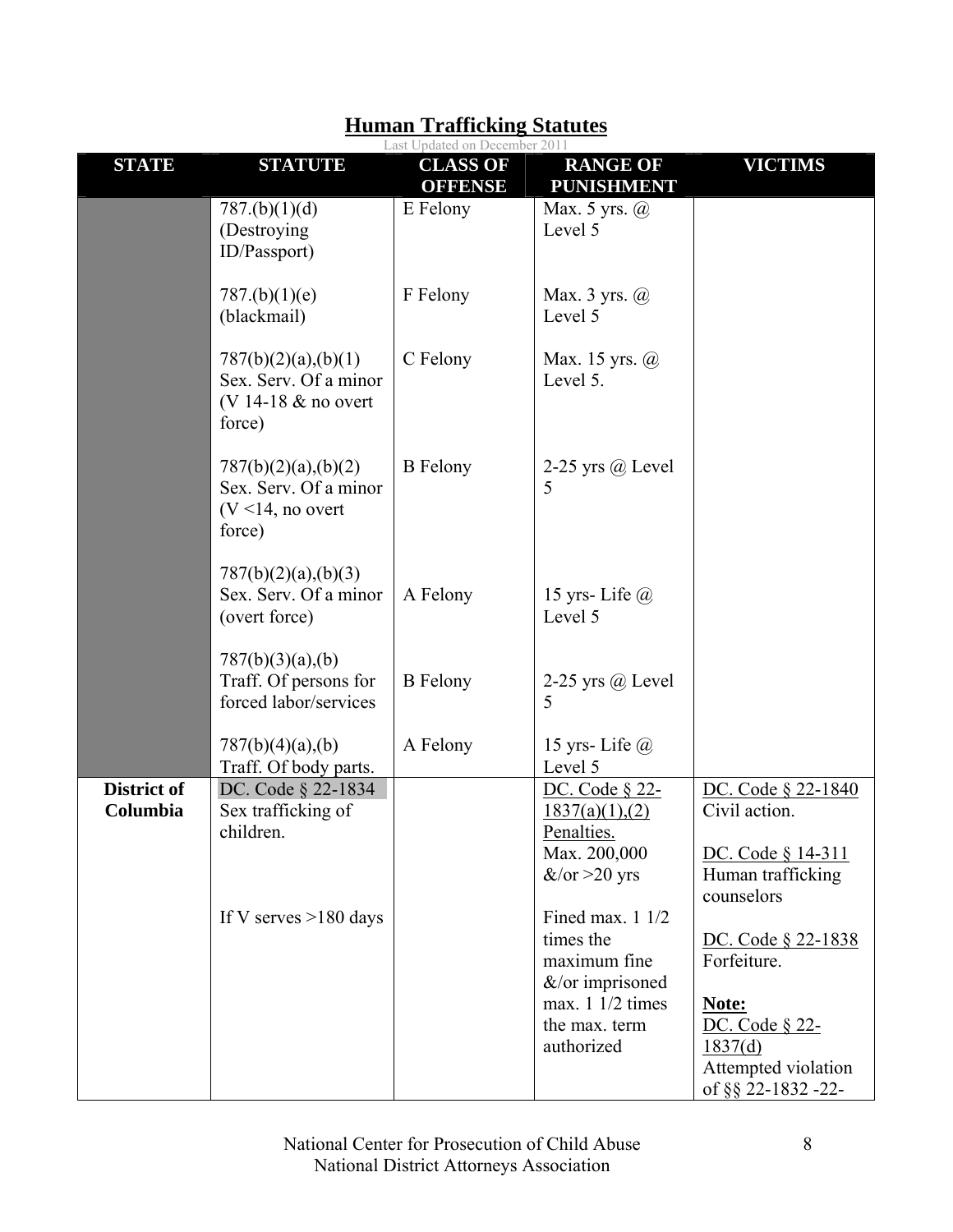|              |                         | Last Updated on December 2011     |                                      |                              |
|--------------|-------------------------|-----------------------------------|--------------------------------------|------------------------------|
| <b>STATE</b> | <b>STATUTE</b>          | <b>CLASS OF</b><br><b>OFFENSE</b> | <b>RANGE OF</b><br><b>PUNISHMENT</b> | <b>VICTIMS</b>               |
|              | DC. Code § 22-1832      |                                   | DC. Code § 22-                       | 1836 shall be fined          |
|              | Forced labor.           |                                   | $1837(a)(1)$ ,                       | not $>1/2$ the max.          |
|              |                         |                                   | (2) Penalties.                       | fine $&\sqrt{or} > 1/2$ max. |
|              |                         |                                   | Max. 200,000                         | prison term for the          |
|              |                         |                                   | $&\sqrt{\text{or}} > 20 \text{ yrs}$ | offense                      |
|              |                         |                                   |                                      |                              |
|              |                         |                                   | If V serves $>180$                   | DC. Code § 22-               |
|              |                         |                                   | days shall be fined                  | $1837(e)$ Penalties.         |
|              |                         |                                   | max. $11/2$ times                    | No person shall be           |
|              |                         |                                   | the maximum fine                     | sentenced                    |
|              |                         |                                   | $&\ell$ or imprisoned                | consecutively for            |
|              |                         |                                   | max. $11/2$ times                    | violations of $\S$ § 22-     |
|              |                         |                                   | the max. term                        | 1833 and 22-1834 for         |
|              |                         |                                   | authorized                           | an offense arising out       |
|              | DC. Code § 22-1833      |                                   | DC. Code § 22-                       | of the same incident.        |
|              | Trafficking in labor    |                                   | 1837(a)(1),(2)                       |                              |
|              | or commercial sex       |                                   | Penalties.                           |                              |
|              | acts.                   |                                   | Max. 200,000                         |                              |
|              |                         |                                   | $&\sqrt{\text{or}} > 20 \text{ yrs}$ |                              |
|              |                         |                                   |                                      |                              |
|              | If V serves $>180$ days |                                   | Fine = max. $1 \frac{1}{2}$          |                              |
|              |                         |                                   | times the                            |                              |
|              |                         |                                   | maximum fine                         |                              |
|              |                         |                                   | $&\ell$ or imprisoned                |                              |
|              |                         |                                   | max. $11/2$ times                    |                              |
|              |                         |                                   | the max. term                        |                              |
|              |                         |                                   | authorized                           |                              |
|              | DC. Code § 22-1835      |                                   | DC. Code § 22-                       |                              |
|              | Unlawful conduct        |                                   | 1837(b) Penalties.                   |                              |
|              | with respect to         |                                   |                                      |                              |
|              | documents in            |                                   | Max. §5,000 &/or                     |                              |
|              | furtherance of human    |                                   | max. 5 yrs.                          |                              |
|              | trafficking             |                                   |                                      |                              |
|              | DC. Code § 22-          |                                   | DC. Code § 22-                       |                              |
|              | 1836(c)                 |                                   | 1837 Penalties.                      |                              |
|              | Benefiting financially  |                                   | Fined/prison up to                   |                              |
|              | from human              |                                   | the maximum for                      |                              |
|              | trafficking.            |                                   | a violation of each                  |                              |
|              |                         |                                   | referenced section.                  |                              |
|              |                         |                                   |                                      |                              |
|              |                         |                                   |                                      |                              |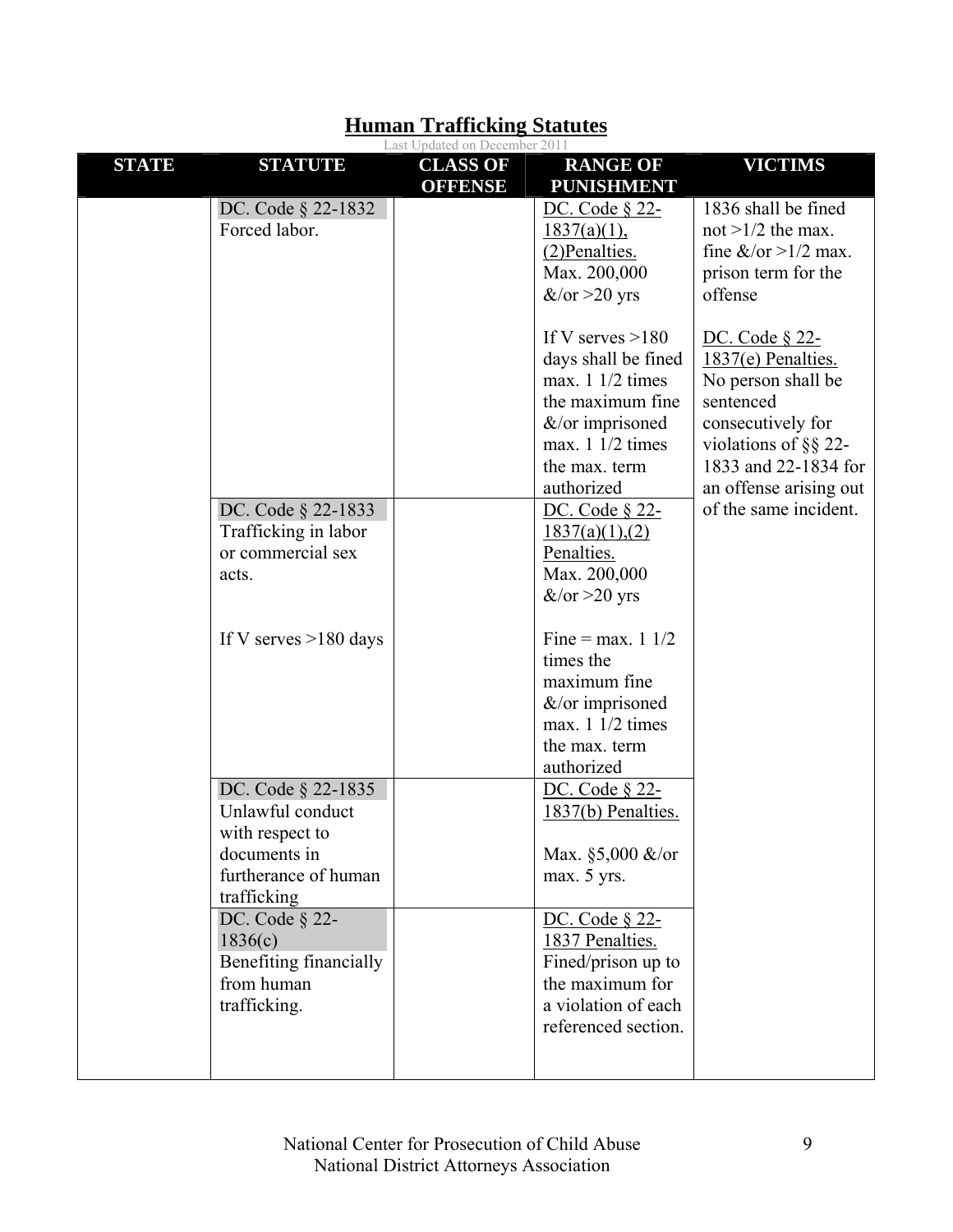|                |                                                                                                          | Last Updated on December 2011                         |                                                                                                           |                                                                                                   |
|----------------|----------------------------------------------------------------------------------------------------------|-------------------------------------------------------|-----------------------------------------------------------------------------------------------------------|---------------------------------------------------------------------------------------------------|
| <b>STATE</b>   | <b>STATUTE</b>                                                                                           | <b>CLASS OF</b><br><b>OFFENSE</b>                     | <b>RANGE OF</b><br><b>PUNISHMENT</b>                                                                      | <b>VICTIMS</b>                                                                                    |
| <b>Florida</b> | Fla. Stat. Ann. §<br>787.05<br>Unlawfully obtaining<br>labor or services                                 | $2nd$ degree Fel.                                     | Max. 15 yrs.                                                                                              | Fla. Stat. Ann. §<br>402.87<br>Services to<br>immigrant survivors                                 |
|                | Fla. Stat. §787.06<br>Human trafficking                                                                  | $2nd$ degree Fel.                                     | Max. 15 yrs.                                                                                              | of human trafficking,<br>domestic violence,                                                       |
|                | Fla. Stat. Ann. §<br>787.07                                                                              | $1st$ degree misd.                                    | Max. 1 yr.                                                                                                | and other serious<br>crimes                                                                       |
|                | Human smuggling<br>Fla. Stat. Ann. §<br>796.035                                                          | 1 <sup>st</sup> degree Fel                            | Max. 30 yrs.                                                                                              | Fla. Stat. Ann. §<br>772.104<br>Civil cause of action                                             |
|                | Selling or buying of<br>minors into sex<br>trafficking or<br>prostitution; penalties                     |                                                       |                                                                                                           |                                                                                                   |
|                | Fla. Stat. Ann. §<br>847.0145<br>Selling or buying of                                                    | $1st$ degree Fel                                      | Max. 30 yrs.                                                                                              |                                                                                                   |
|                | minors; penalties<br>Fla. Stat. Ann. §<br>796.045                                                        | $2nd$ degree Fel                                      | Max. 15 yrs.                                                                                              |                                                                                                   |
|                | Sex trafficking;<br>penalties                                                                            | $1st$ degree Fel if<br>V is under<br>14/death results | Max. 30 yrs.                                                                                              |                                                                                                   |
| Georgia        | Ga. Code Ann. § 16-<br>$5-46$ .<br>Trafficking of<br>persons for labor or<br>sexual servitude<br>Felony. | Felony                                                | Ga. Code Ann. §<br>$16-5-46(f)(1)$<br>10-20 yrs $\&$ /or<br>\$100,000.<br>If $V < 18$ then 10-            | Ga. Code Ann. § 16-<br>$\frac{5-46(g)}{g}$<br>Trafficking of<br>persons (Property<br>forfeiture). |
|                |                                                                                                          |                                                       | 20 yrs $\&$ /or<br>\$100,000 or if $V =$<br>coerced $< 18$<br>then $25-50$ yrs<br>$&\sqrt{or}$ \$100,000. |                                                                                                   |
| Hawaii         | Haw. rev. Stat. Ann.<br>$§ 707-781$<br>Labor trafficking in<br>the first degree                          | Class A Fel                                           | HRS. §§ 706-659,<br>$706-640(1)(a)$ .<br>20 yrs $\&$ poss.<br>\$50,000.                                   | Haw. rev. Stat. Ann.<br><u>§ 707-785</u><br>Rest. for victims of<br>labor trafficking             |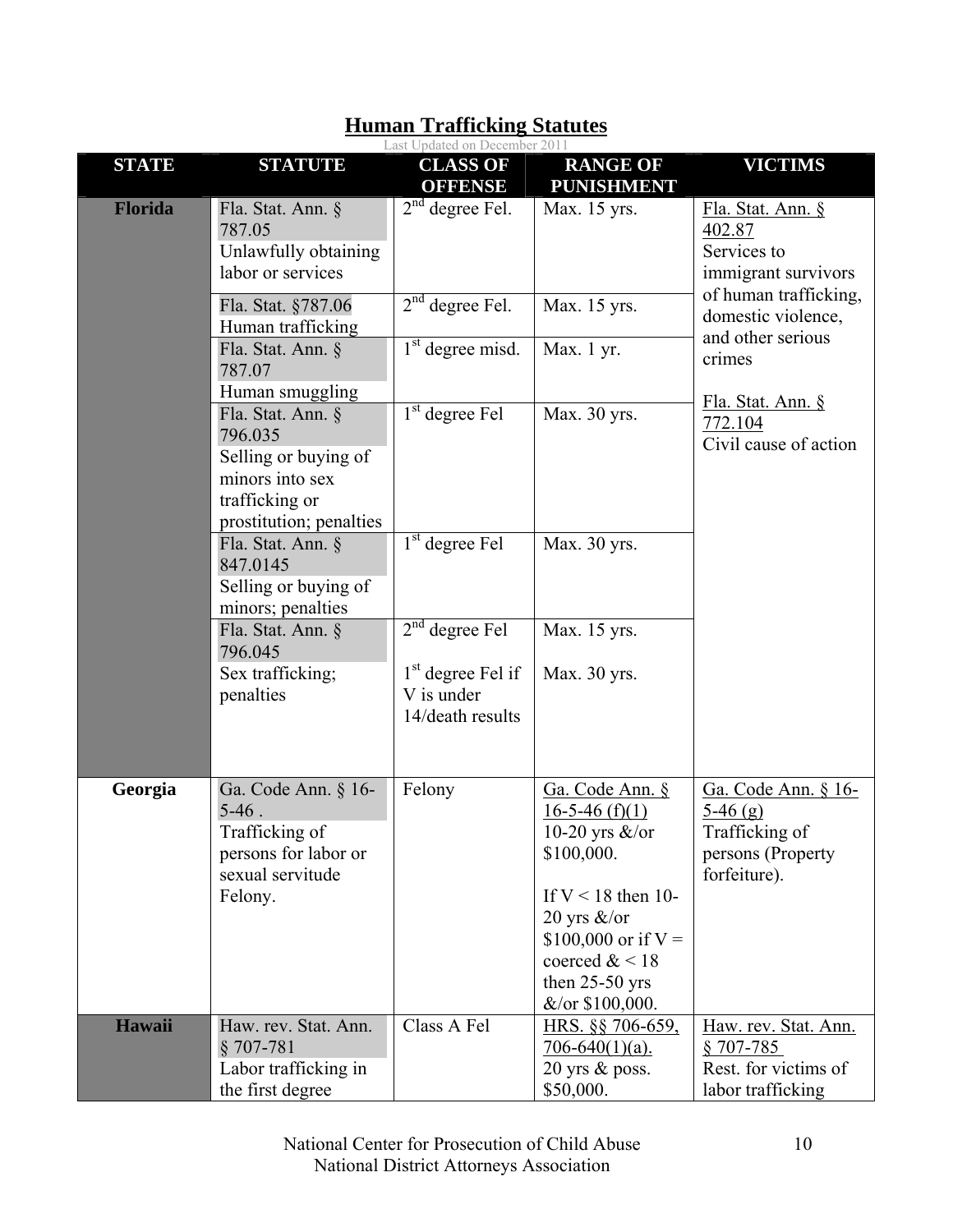|              |                                                                                                                 | Last Updated on December 2011     |                                                                                                                                                                                                                                                                                                                                     |                                                                                |
|--------------|-----------------------------------------------------------------------------------------------------------------|-----------------------------------|-------------------------------------------------------------------------------------------------------------------------------------------------------------------------------------------------------------------------------------------------------------------------------------------------------------------------------------|--------------------------------------------------------------------------------|
| <b>STATE</b> | <b>STATUTE</b>                                                                                                  | <b>CLASS OF</b><br><b>OFFENSE</b> | <b>RANGE OF</b><br><b>PUNISHMENT</b>                                                                                                                                                                                                                                                                                                | <b>VICTIMS</b>                                                                 |
|              | Haw. Rev. Stat. Ann.<br>$$707-782$<br>Labor trafficking in<br>the second degree                                 | Class B Fel                       | Haw. Rev. Stat.<br>Ann. §§706-<br>$660(1)$ , 706-<br>$640(1)(b)$ .<br>Max. 10 yrs $\&$<br>possibly \$25,000                                                                                                                                                                                                                         |                                                                                |
|              | If viol. Incl. attempt<br>of or completed<br>crime of kidnapping,<br>sex. Assault or death                      | Class A Felony                    | Haw. Rev. Stat.<br>Ann. §§ 706-659,<br>$706-640(1)(a)$ .<br>20 yrs $\&$ possibly<br>\$50,000.                                                                                                                                                                                                                                       |                                                                                |
|              | Haw. rev. Stat. Ann.<br>$§ 707-783$<br>Additional sentencing<br>considerations;<br>victims held in<br>servitude |                                   | For sentencing<br>consider:<br>(a) Time victim<br>was held in<br>servitude;<br>(b) # of victims.                                                                                                                                                                                                                                    |                                                                                |
|              | Haw. rev. Stat. Ann.<br>$$707-784$<br>Extended terms of<br>imprisonment; labor<br>trafficking offenses.         |                                   | Add. Prison time:<br>(a) Bodily injury--<br>an additional two<br>years of<br>imprisonment;<br>(b) Substantial<br>bodily injury--an<br>additional five<br>years of<br>imprisonment;<br>(c) Serious bodily<br>injury--an<br>additional fifteen<br>years of<br>imprisonment; or<br>$(d)$ If death -<br>sentenced in<br>accordance with |                                                                                |
| Idaho        | Idaho Code Ann. §<br>18-5601<br>Interstate trafficking<br>in prostitution                                       |                                   | the homicide stat.<br>2-20 yrs $\&$ /or<br>\$1,000-\$50,000.                                                                                                                                                                                                                                                                        | Idaho Code §18-8604<br>Restitution<br>Idaho Code §18-8605<br>Victim Protection |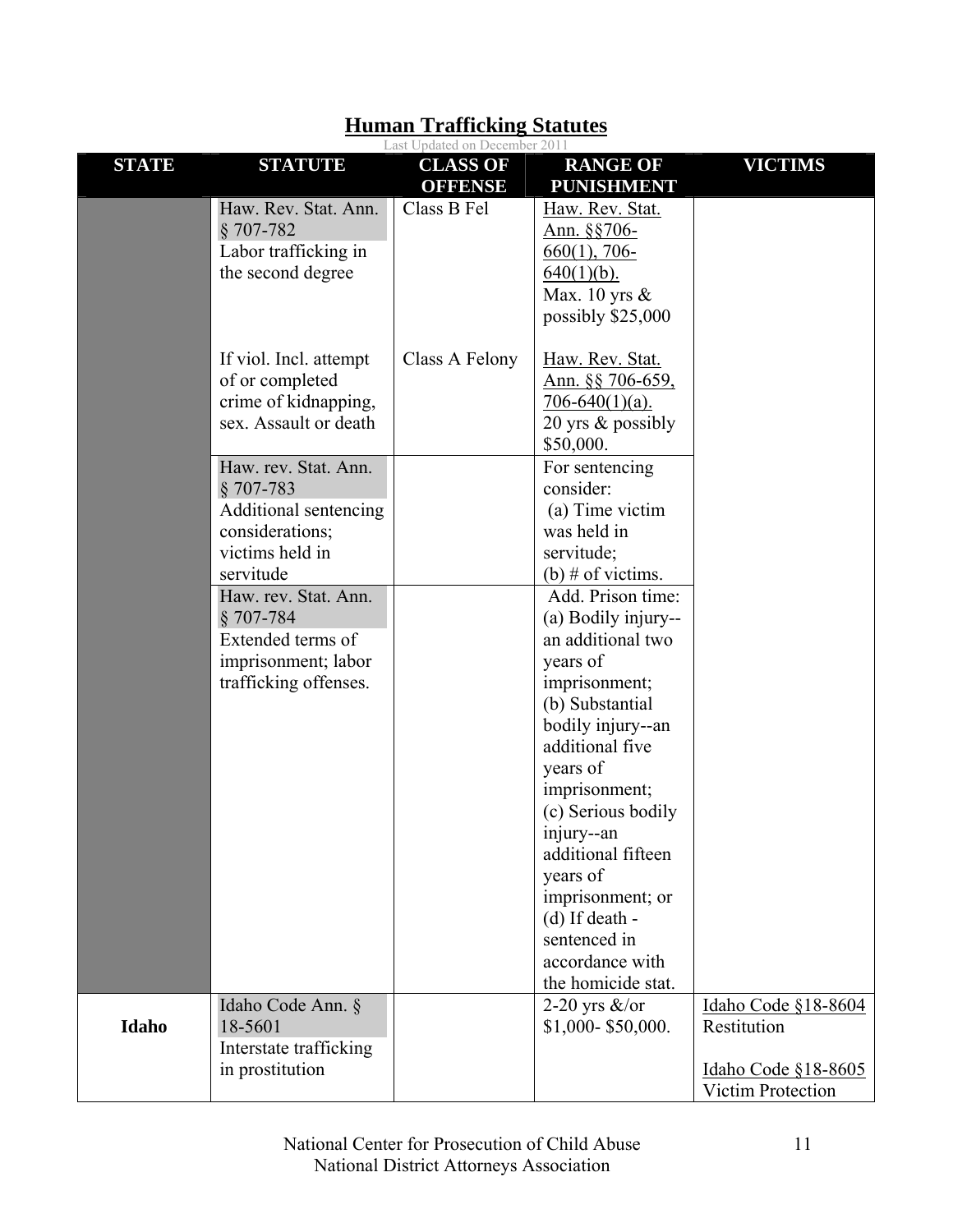|                 |                                                                                                                  | Last Updated on December 2011     |                                                                                               |                                                                                                                                                   |
|-----------------|------------------------------------------------------------------------------------------------------------------|-----------------------------------|-----------------------------------------------------------------------------------------------|---------------------------------------------------------------------------------------------------------------------------------------------------|
| <b>STATE</b>    | <b>STATUTE</b>                                                                                                   | <b>CLASS OF</b><br><b>OFFENSE</b> | <b>RANGE OF</b><br><b>PUNISHMENT</b>                                                          | <b>VICTIMS</b>                                                                                                                                    |
|                 | Idaho Code Ann. §<br>18-8602<br>Human trafficking<br>defined                                                     |                                   | Definition of<br>human trafficking.                                                           |                                                                                                                                                   |
|                 | Idaho Code §18-8603<br>Penalties (HT)                                                                            |                                   | Not $>$ then 25 yrs.<br>unless a more<br>severe penalty is<br>otherwise<br>prescribed by law. |                                                                                                                                                   |
| <b>Illinois</b> | 720 Ill. Comp. Stat.<br>$5/10-9$<br>Trafficking in<br>persons, involuntary<br>servitude, and related<br>offenses |                                   | 730 Ill. Comp.<br>Stat. Ann. 5/5-4.5-<br>$25, 5/5 - 4.5 - 50$                                 | 720 Ill. Comp. Stat.<br>$\frac{5}{10-9}$ (g), (h), (i), (i)<br>-Mandatory<br>Restitution<br>-Trafficking victim<br>services<br>-Certification for |
|                 | 720 Ill. Comp. Stat.<br>$5/10-9(b)(1)$<br>(causes/threatens<br>physical harm)<br>720 Ill. Comp. Stat.            | Class X Fel.                      | $6 - 30$ yrs and<br>possibly max.<br>\$25,000 for each<br>offense.                            | victims of HT to<br>qualify for an<br>appropriate special<br>immigrant visa and<br>to access available<br>federal benefits.                       |
|                 | $5/10-9(b)(2)$ (phy.<br>Restrains/threatens to<br>restrain)                                                      | Class 1 Fel.                      | 4–15 yrs $\&$<br>possibly \$25,000<br>for each offense.                                       | - prop. forfeiture<br>725 Ill. Comp. Stat.<br>$5/124B-300$                                                                                        |
|                 | 720 Ill. Comp. Stat.<br>$5/10-9(b)(3)$<br>(abuses/threatens<br>legal process)                                    | Class 2 Fel.                      | $3-7$ yrs &<br>possibly \$25,000                                                              | Persons and property<br>subject to forfeiture<br>725 Ill. Comp. Stat.<br>$5/124B-305$                                                             |
|                 | 720 Ill. Comp. Stat.<br>$5/10-9(b)(4)$<br>(destroys)<br>id/passports)                                            | Class 3 fel.                      | $2-5$ yrs $\&$<br>possibly \$25,000                                                           | Distribution of<br>property and sale<br>proceeds                                                                                                  |
|                 | 720 Ill. Comp. Stat.<br>$5/10-9(b)(5)$ (uses<br>intimidation/threatens<br>financial harm)                        | Class 4 Fel.                      | $1-3$ yrs &<br>possibly \$25,000.                                                             | 740 Ill. Comp. Stat.<br>128/1-128/99<br>Predator<br>Accountability Act.<br>-The purpose of this<br>Act is to allow<br>persons who have            |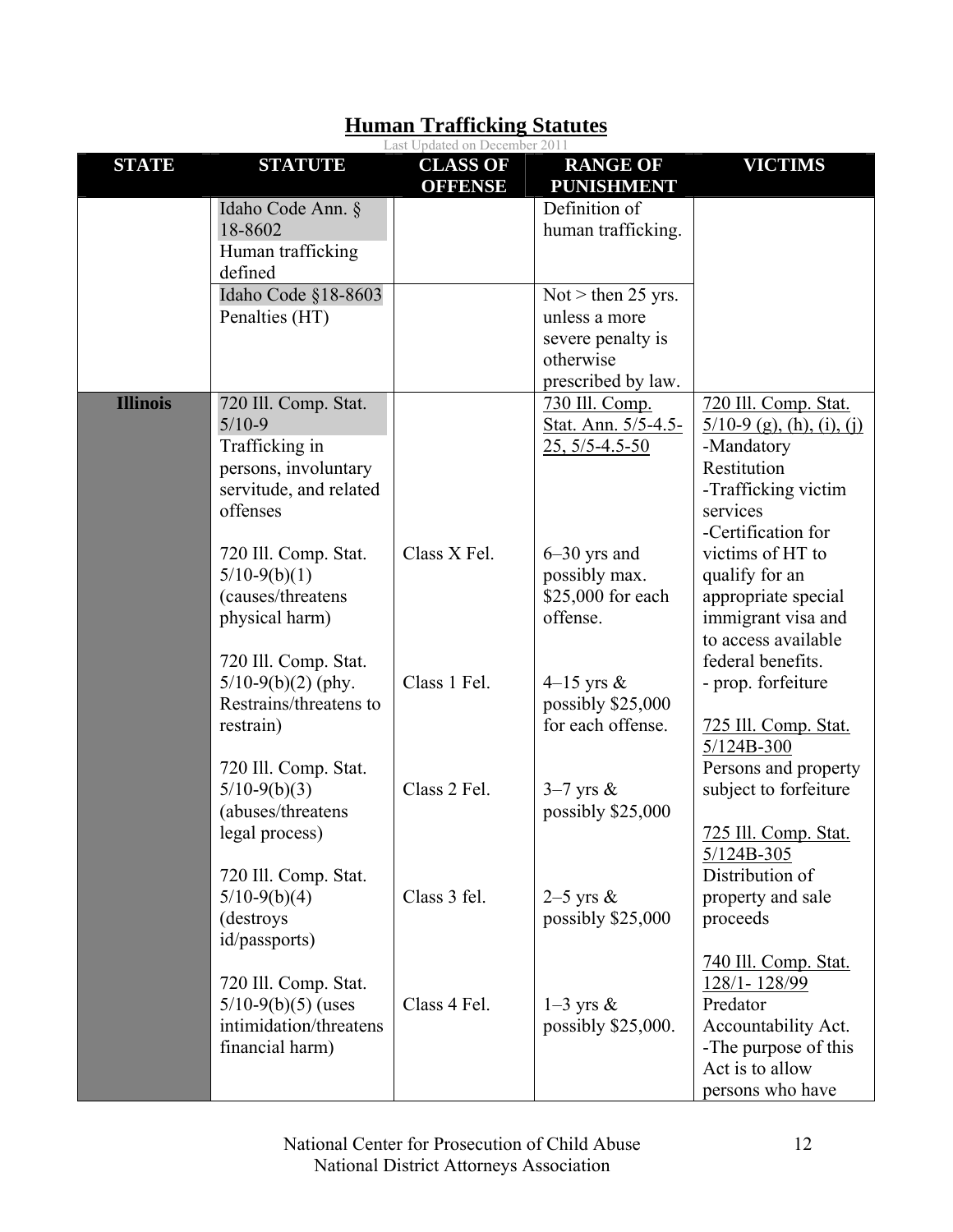|                |                                                                                                                                                                                                                                | Last Updated on December 2011                                              |                                                                                                                             |                                                                                                                                                                                                                    |
|----------------|--------------------------------------------------------------------------------------------------------------------------------------------------------------------------------------------------------------------------------|----------------------------------------------------------------------------|-----------------------------------------------------------------------------------------------------------------------------|--------------------------------------------------------------------------------------------------------------------------------------------------------------------------------------------------------------------|
| <b>STATE</b>   | <b>STATUTE</b>                                                                                                                                                                                                                 | <b>CLASS OF</b><br><b>OFFENSE</b>                                          | <b>RANGE OF</b><br><b>PUNISHMENT</b>                                                                                        | <b>VICTIMS</b>                                                                                                                                                                                                     |
|                | <b>Sexual servitude of</b><br><u>a minor</u><br>720 Ill. Comp. Stat.<br>$5/10-9(c)(1)$ (no overt<br>force $&V$ is 17-18).<br>720 Ill. Comp. Stat.<br>$5/10-9(c)(2)$ (no overt<br>force $&$ V under 17)<br>720 Ill. Comp. Stat. | Class 1<br>Class $X$ ----- $\rightarrow$<br>Class $X$ ------ $\rightarrow$ | 4–15 yrs $\&$<br>possibly \$25,000<br>for each offense.<br>$6-30$ yrs and<br>possibly max.<br>\$25,000 for each<br>offense. | been or who are<br>subjected to the sex<br>trade to seek civil<br>damages and<br>remedies from<br>individuals and<br>entities that recruited,<br>harmed, profited<br>from, or maintained<br>them in the sex trade. |
|                | $5/10-9(c)(3)$ (overt<br>force/threat).                                                                                                                                                                                        |                                                                            | 4–15 yrs $\&$                                                                                                               |                                                                                                                                                                                                                    |
|                | 720 Ill. Comp. Stat.<br>$5/10-9$ (d) (TIP for<br>forced labor or<br>services)                                                                                                                                                  | Class 1                                                                    | possibly \$25,000<br>for each offense.                                                                                      |                                                                                                                                                                                                                    |
|                | 720 Ill. Comp. Stat.<br>$5/10-9(e)$ Agg.<br>factors (Attempt or<br>completed crime of<br>kidnapping, agg. sex.<br>Assault, murder)                                                                                             | Class X                                                                    | $6-30$ yrs and<br>possibly max.<br>\$25,000 for each<br>offense.                                                            |                                                                                                                                                                                                                    |
|                | 720 Ill. Comp. Stat.<br>$5/10-9$ (f) Sentencing<br>considerations<br>-Bodily injury<br>-# of victims                                                                                                                           |                                                                            | Penalties may<br>increase if bodily<br>injury/ many vics.                                                                   |                                                                                                                                                                                                                    |
| <b>Indiana</b> | Ind. Code Ann. $\S$ 35-<br>$42 - 3.5 - 1$<br>Promotion of human<br>$trafficking$ - Sexual<br>trafficking of a minor<br>-Human trafficking                                                                                      |                                                                            | Ind. Code Ann.<br>$$35-50-2-4$                                                                                              | Ind. Code Ann. §35-<br>$42 - 3.5 - 2$<br>Restitution<br>Ind. Code Ann. § 35-<br>$42 - 3.5 - 3$<br>Civil cause of action                                                                                            |
|                | Ind. Code Ann. $\S$ 35-<br>$42 - 3.5 -$<br>1(a)(1)(A),(B),                                                                                                                                                                     | Class B felony                                                             | 6-20 yrs $\&$ /or not<br>more than \$10K                                                                                    | for victim; limitation                                                                                                                                                                                             |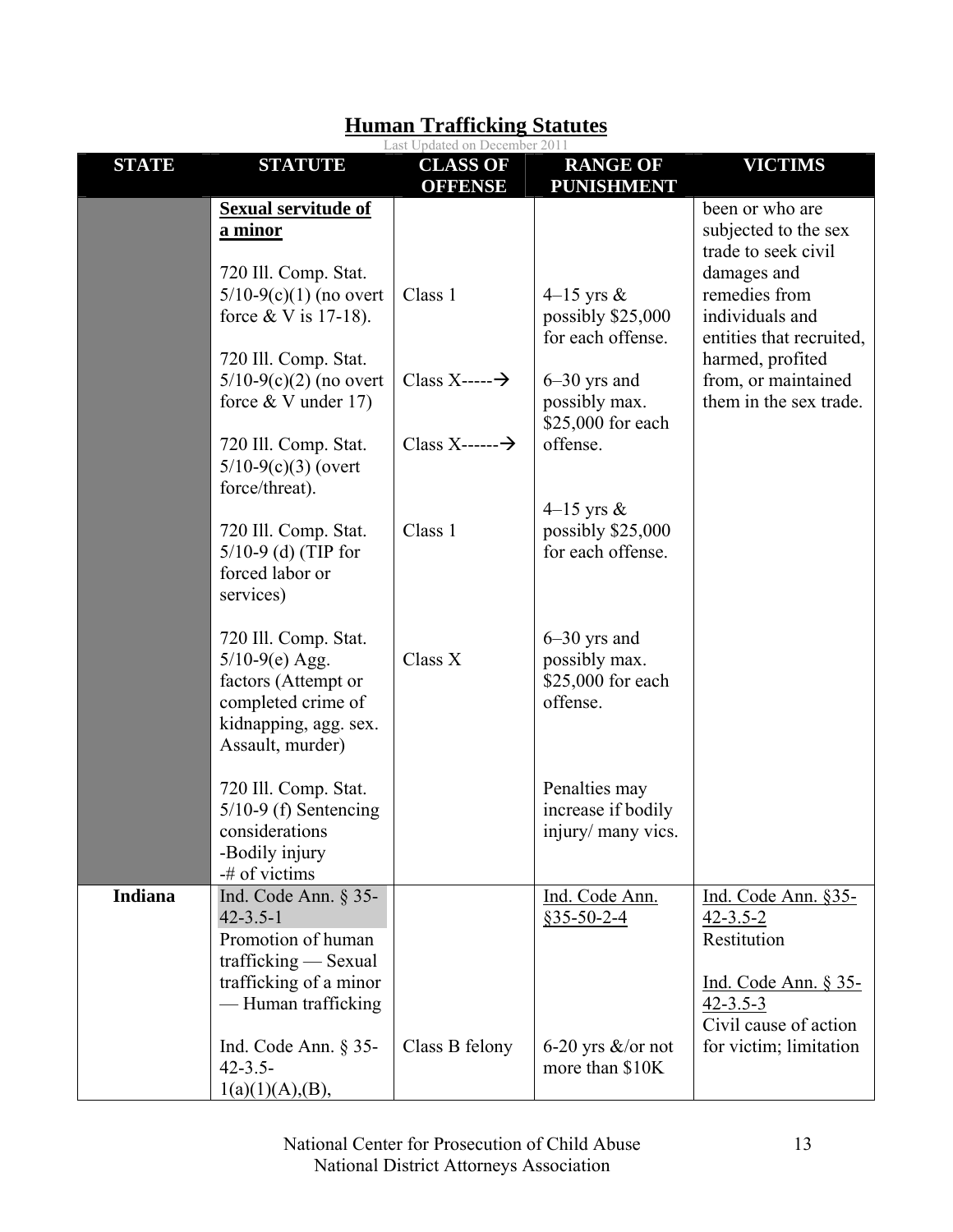|               |                                                                                                                                                                                                                                                                                                                             | Last Updated on December 2011                                                                                                                                          |                                                                                                                                                                    |                                                                                                                                                                                        |
|---------------|-----------------------------------------------------------------------------------------------------------------------------------------------------------------------------------------------------------------------------------------------------------------------------------------------------------------------------|------------------------------------------------------------------------------------------------------------------------------------------------------------------------|--------------------------------------------------------------------------------------------------------------------------------------------------------------------|----------------------------------------------------------------------------------------------------------------------------------------------------------------------------------------|
| <b>STATE</b>  | <b>STATUTE</b>                                                                                                                                                                                                                                                                                                              | <b>CLASS OF</b><br><b>OFFENSE</b>                                                                                                                                      | <b>RANGE OF</b><br><b>PUNISHMENT</b>                                                                                                                               | <b>VICTIMS</b>                                                                                                                                                                         |
|               | (2)(A),(B)<br>(Forcing into labor,<br>invol. serv., marriage,<br>prost.)<br>Ind. Code Ann. $\S$ 35-<br>42-3.5-1 (b) (Sexual<br>traffick. of a minor)<br>Ind. Code Ann. $\S$ 35-<br>$42 - 3.5 - 1(c)(1) - (3)$                                                                                                               | Class A felony.<br>Class C felony.                                                                                                                                     | 20-50 yrs $\&$ /or<br>\$10K.<br>2-8 yrs $\&$ /or not<br>more than \$10K.                                                                                           | <u>Ind. Code Ann. § 35-</u><br>$42 - 3.5 - 4$ .<br>Treatment of alleged<br>victim of offense;<br><b>LEA</b> Declaration;<br>denial and<br>reconsideration of<br><b>LEA</b> Declaration |
|               | (buyer of forced<br>labor/services)                                                                                                                                                                                                                                                                                         |                                                                                                                                                                        |                                                                                                                                                                    |                                                                                                                                                                                        |
| Iowa          | Iowa Code §710A.1<br>Definitions                                                                                                                                                                                                                                                                                            |                                                                                                                                                                        | Definitions                                                                                                                                                        | Iowa Code §710A.4<br>Restitution                                                                                                                                                       |
|               | Iowa Code §710A.2<br>$(1)$ Engages in HT<br>-If V under 18<br>(2) Serious injury<br>- If V under 18<br>$(3)$ Restrain / threat<br>- If V under 18<br>$(4)$ Solicit / benefit<br>- If V under 18<br>$(5)$ Abuse<br>law/process<br>- If V under18<br>$(6)$ Takes Passport/<br>docs<br>- If V under18<br>(7) Financial benefit | $(1)$ D Fel<br>-C Fel<br>$(2)$ C Fel<br>- B Fel<br>$(3)$ D Fel<br>- C Fel<br>$(4)$ D Fel<br>- C Fel<br>$(5)$ D Fel<br>- C Fel<br>$(6)$ D Fel<br>- C Fel<br>$(7)$ D Fel | Iowa Code §902.9<br>D Fel-not more<br>than 5 yrs & \$750-<br>\$7500<br>C Fel-not more<br>than 10 yrs $\&$<br>\$1000-\$10K<br><b>B</b> Fel-not more<br>than 25 yrs. | <u>Iowa Code §710A.5</u><br>Certification<br><u>Iowa Code § 915.51</u><br>General rights of<br>human trafficking<br>victims<br><u>Iowa Code § 915.35</u><br>Child victim services      |
|               | - V under18                                                                                                                                                                                                                                                                                                                 | - C Fel                                                                                                                                                                |                                                                                                                                                                    |                                                                                                                                                                                        |
| <b>Kansas</b> | Kan. Stat. Ann. § 21-<br>5426<br>Trafficking;<br>aggravated<br>trafficking                                                                                                                                                                                                                                                  | Kan. Stat. Ann.<br>$§$ 21-5426<br>(c)(1),(2)                                                                                                                           |                                                                                                                                                                    |                                                                                                                                                                                        |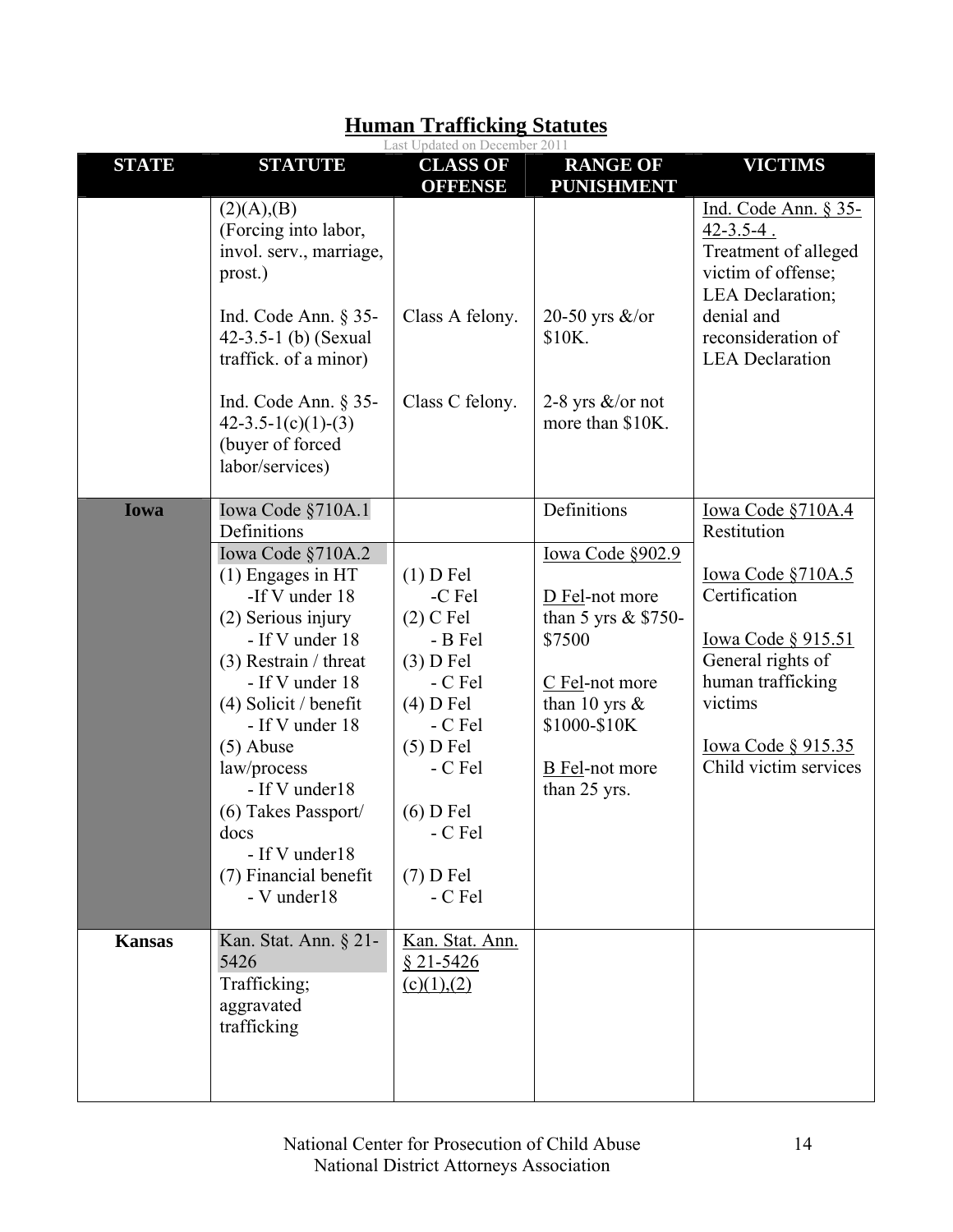|                 | Last Updated on December 2011                                                                       |                                             |                                                                                                                          |                                                                                                                           |  |
|-----------------|-----------------------------------------------------------------------------------------------------|---------------------------------------------|--------------------------------------------------------------------------------------------------------------------------|---------------------------------------------------------------------------------------------------------------------------|--|
| <b>STATE</b>    | <b>STATUTE</b>                                                                                      | <b>CLASS OF</b><br><b>OFFENSE</b>           | <b>RANGE OF</b><br><b>PUNISHMENT</b>                                                                                     | <b>VICTIMS</b>                                                                                                            |  |
|                 | Kan. Stat. Ann. § 21-<br>5426(a) (Human<br>Trafficking)                                             | Level 2, person<br>felony.                  | Kan. Stat. Ann. §§<br>$21-6804(a)$ , 21-<br>6611(a)(2)<br>109-123 mths &<br>possibly max.<br>\$300,000.                  |                                                                                                                           |  |
|                 | Kan. Stat. Ann. § 21-<br>5426(b) (Aggravated<br>human trafficking)                                  | Level 1, person<br>felony                   | Kan. Stat. Ann. §§<br>$21-6804(a), 21-$<br>$6611(a)(2)$ .<br>147-165 mths $&$<br>possibly max.<br>\$300,000.             |                                                                                                                           |  |
|                 | Kan. Stat. Ann. § 21-<br>5426 (c)(3) (Agg. HT<br>when offender is $18+$<br>and V is $\leq$ 14 yrs.) | Off-grid person<br>felony                   | Kan. Stat. Ann. §§<br>$21-6627(a)(1)(A)$ ,<br>$21-6611(a)(1)$<br>Mandatory 25 yrs-<br>life & possibly<br>max. \$500,000. |                                                                                                                           |  |
| <b>Kentucky</b> | Ky. Rev. Stat. Ann. §<br>529.100<br>Human trafficking<br>If serious physical                        | Class C Fel.<br>Class B Fel.                | KRS §532.060<br>5-10 yrs $\&$<br>\$1,000-\$10,000<br>10-20 yrs $\&$                                                      | Ky. Rev. Stat. Ann. §<br>431.063<br>Human trafficking<br>victim not to be<br>incarcerated pending<br>$trial - Exceptions$ |  |
|                 | injury involved<br>If V is under 18                                                                 | Penalty = $1$<br>level higher<br>than spec. | \$1,000-\$10,000                                                                                                         |                                                                                                                           |  |
|                 | Ky. Rev. Stat. Ann. §<br>529.110<br>Promoting human<br>trafficking                                  | Class D Fel.                                | 1-5 yrs & \$1,000-<br>\$10,000                                                                                           |                                                                                                                           |  |
|                 | If V under 18                                                                                       | Class C Fel.                                | 5-10 yrs $\&$<br>\$1,000-\$10,000                                                                                        |                                                                                                                           |  |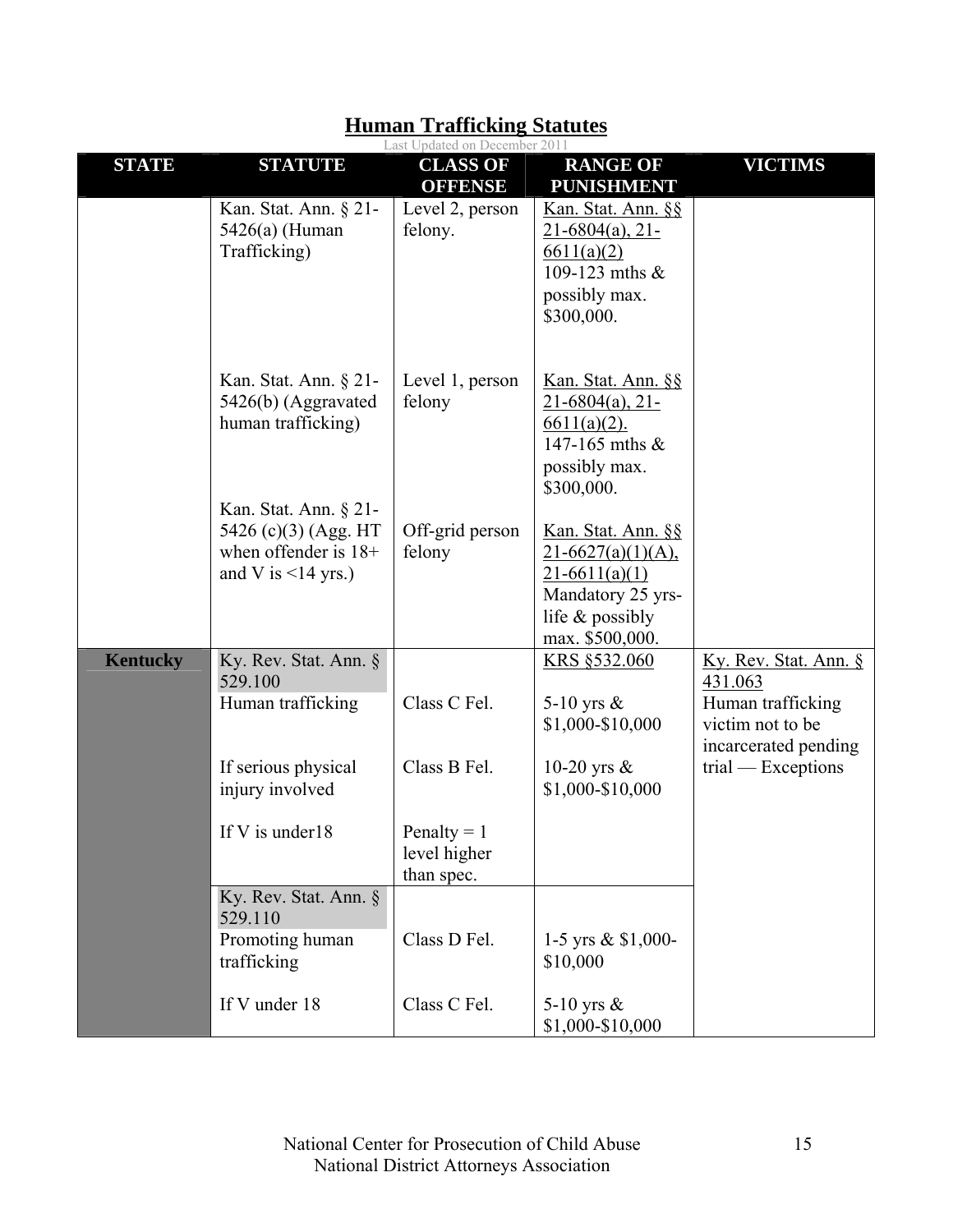|                 |                                                                                       | Last Updated on December 2011                                                                                                                       |                                                                                             |                                                                                                                              |
|-----------------|---------------------------------------------------------------------------------------|-----------------------------------------------------------------------------------------------------------------------------------------------------|---------------------------------------------------------------------------------------------|------------------------------------------------------------------------------------------------------------------------------|
| <b>STATE</b>    | <b>STATUTE</b>                                                                        | <b>CLASS OF</b><br><b>OFFENSE</b>                                                                                                                   | <b>RANGE OF</b><br><b>PUNISHMENT</b>                                                        | <b>VICTIMS</b>                                                                                                               |
| Louisiana       | La. Rev. Stat. 14:46.2                                                                |                                                                                                                                                     | La. Rev. Stat.<br>Ann. $§ 14:46.2(B)$                                                       | La. Rev. Stat. §<br>$14:46.2(4)$ , (a), (b)<br>-forfeiture of                                                                |
|                 | $(B)(1)$ Human traff.                                                                 |                                                                                                                                                     | $(B)(1)$ Not ><br>$$10,000 \& \text{not}$<br>$>10$ yrs.                                     | personal prop                                                                                                                |
|                 | $(B)(2)$ Sex conduct                                                                  |                                                                                                                                                     | (B)(2)Not<br>\$15,000 & not ><br>$20$ yrs.                                                  | La. Rev. Stat. Ann. §<br>14:46.3(3)(a),(b)<br>- Prop. Forfeiture                                                             |
|                 | $(B)(3)$ V under 18                                                                   |                                                                                                                                                     | $(B)(3)$ Not<br>$>$ \$25,000 & 5-25<br>yrs; no parole,<br>prob or susp for 5<br>yrs of sent | La. Rev. Stat. Ann. §<br>14:46.3E.<br>V of Traff. Cannot be<br>prosecuted<br>La. Rev. Stat. Ann. §                           |
|                 | La. Rev. Stat. Ann. §<br>14:46.3<br>Trafficking of<br>children for sexual<br>purposes | La. Rev. Stat.<br>Ann. $§$<br>14:46.3D(1)(a)<br>Not $> $50,000$<br>$&\text{/or}$ 15-50 yrs.                                                         |                                                                                             | 15:539.1<br>Forfeited property<br>related to certain sex<br>crimes; exempt<br>property; allocation<br>of forfeited property. |
|                 | If $V =$ under 14                                                                     | La. Rev. Stat.<br>Ann. $\oint$<br>14:46.3D(1)(b)<br>Not $> $75,000$<br>& 25-50 yrs (25)<br>yrs. w/o<br>probation.<br>parole, susp. Of<br>sentence). |                                                                                             |                                                                                                                              |
| <b>Maine</b>    | Me. Rev. Stat. tit. 5, §<br>4701<br>Remedies for human<br>trafficking                 |                                                                                                                                                     | -Civil action for<br>damages, relief                                                        |                                                                                                                              |
| <b>Maryland</b> | Md. Criminal Law<br>Code Ann. §11-303<br>Pandering                                    | Adult-<br>Misdemeanor                                                                                                                               | (a) Not $> 10$ yrs<br>&/or not > $$5,000$                                                   |                                                                                                                              |
|                 |                                                                                       | Minor-Felony                                                                                                                                        | (b) Not $>25$ yrs<br>$&\sqrt{\text{or max}}$ .<br>\$15,000.                                 |                                                                                                                              |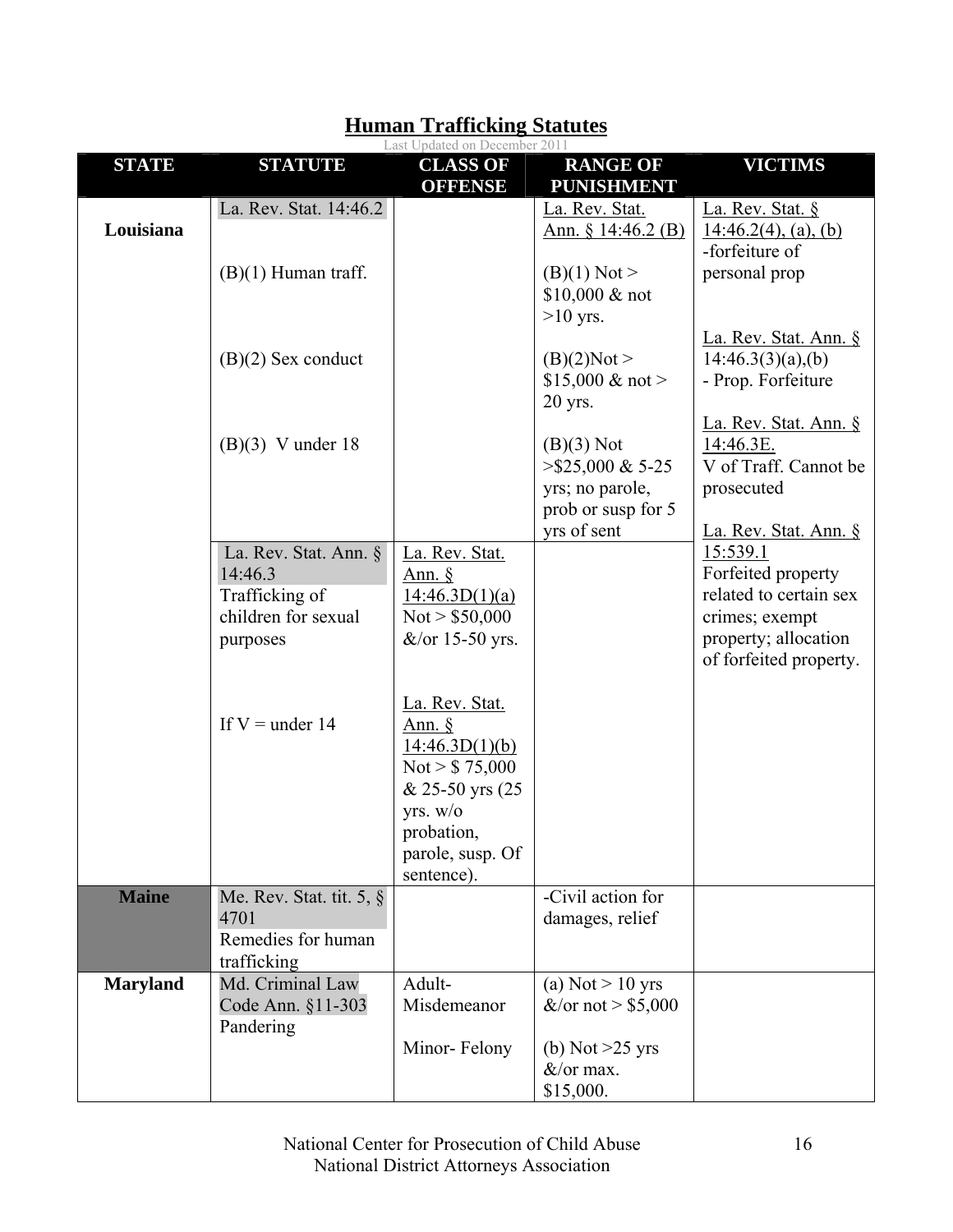|                                                                                                                                                                                                                                                                                                                                                                                                                               | Last Updated on December 2011 |                                                                                                                                                                                                                                          |                                                                                                                                                                                                                               |
|-------------------------------------------------------------------------------------------------------------------------------------------------------------------------------------------------------------------------------------------------------------------------------------------------------------------------------------------------------------------------------------------------------------------------------|-------------------------------|------------------------------------------------------------------------------------------------------------------------------------------------------------------------------------------------------------------------------------------|-------------------------------------------------------------------------------------------------------------------------------------------------------------------------------------------------------------------------------|
| <b>STATUTE</b>                                                                                                                                                                                                                                                                                                                                                                                                                | <b>CLASS OF</b>               | <b>RANGE OF</b>                                                                                                                                                                                                                          | <b>VICTIMS</b>                                                                                                                                                                                                                |
| H.B.3808, 187th Gen.<br>Ass. (mass. 2011).<br>An act relative to the<br>commercial sexual<br>exploitation of<br>people-Signed by<br>Governor November<br>21, 2011                                                                                                                                                                                                                                                             |                               | -Est. crime of<br>human trafficking<br>& labor traff.<br>-Est. crime of sex<br>trafficking/sexual<br>serv.<br>-Criminalizes<br>buyers.                                                                                                   | - Trust Fund<br>- Defines sexually<br>exp. child<br>-provides for child<br>welfare services<br>- multi-disciplinary<br>service team<br>-reputation not<br>admiss. in evid.<br>- Civil action<br>-forfeiture<br>-HT task force |
| Mich. Comp. Laws $\S$<br>750.462b<br>$(1)$ Forced<br>labor/threat phys<br>harm<br>$(2)$ w/ injury<br>(3) Causes death<br>Mich. Comp. Laws $\S$<br>750.462c<br>Forced labor or<br>services;<br>(1) Phys restraint<br>$(2)$ w/ injury<br>(3) Causes death<br>Mich. Comp. Laws §<br>750.462d<br>Forced labor or<br>services;<br>abuse of law or legal<br>process;<br>$(1)$ Abuse law proc<br>$(2)$ w/ injury<br>(3) Causes death | Felony<br>Felony<br>Felony    | $(1)$ Not $> 10$ yrs<br>$(2)$ Not > 15 yrs<br>$(3)$ Life/any # yrs<br>$(1)$ Not $> 10$ yrs<br>(2)Not > 15 yrs<br>$(3)$ Life or any #<br><b>V<sub>rs</sub></b><br>$(1)$ Not > 10yrs<br>$(2)$ Not $>15$ yrs<br>$(3)$ Life or any #<br>yrs. |                                                                                                                                                                                                                               |
|                                                                                                                                                                                                                                                                                                                                                                                                                               |                               | <b>OFFENSE</b>                                                                                                                                                                                                                           | <b>PUNISHMENT</b>                                                                                                                                                                                                             |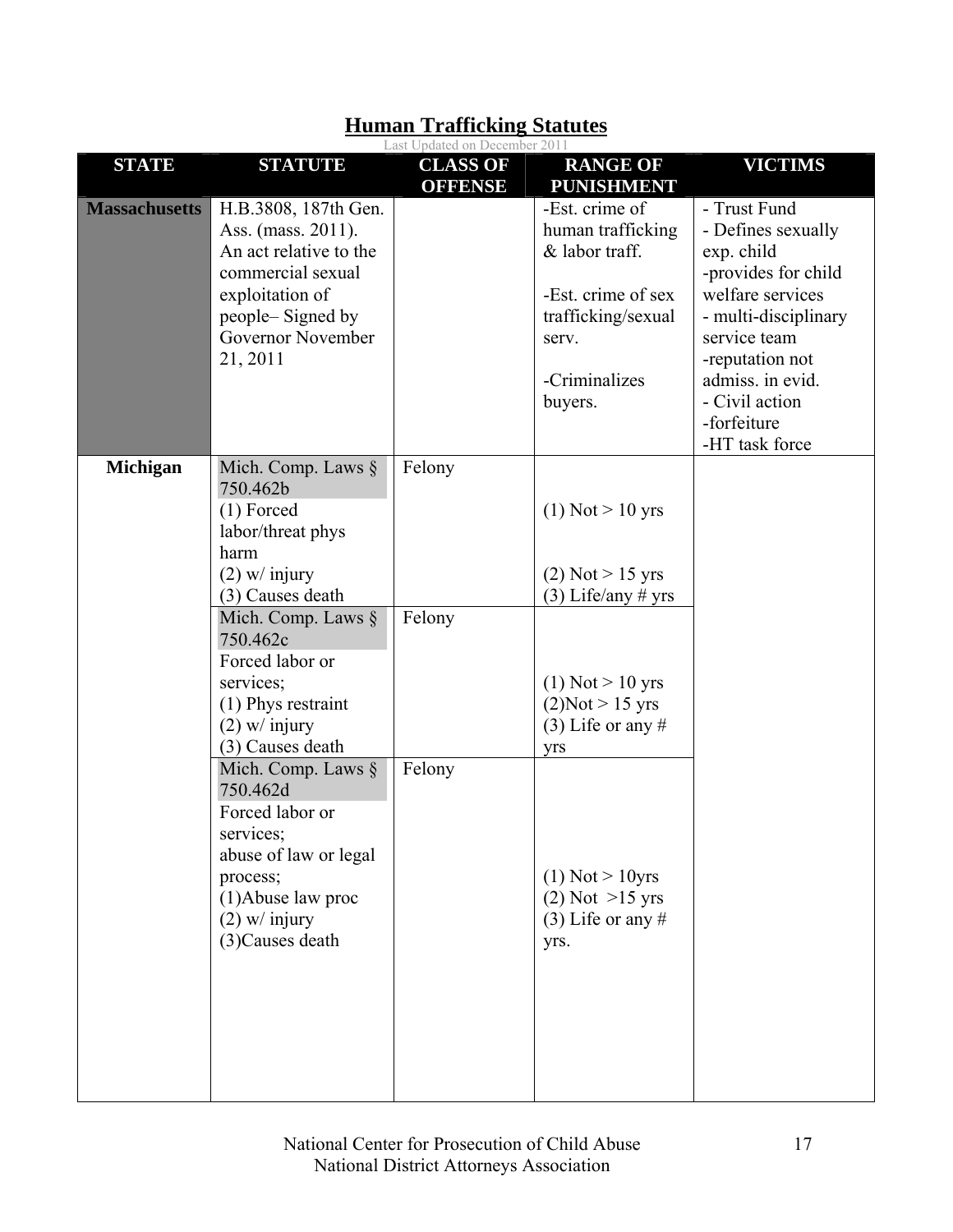|              |                                                                                                                    | Last Updated on December 2011     |                                                                       |                |
|--------------|--------------------------------------------------------------------------------------------------------------------|-----------------------------------|-----------------------------------------------------------------------|----------------|
| <b>STATE</b> | <b>STATUTE</b>                                                                                                     | <b>CLASS OF</b><br><b>OFFENSE</b> | <b>RANGE OF</b><br><b>PUNISHMENT</b>                                  | <b>VICTIMS</b> |
|              | Mich. Comp. Laws $\S$<br>750.462e<br>Forced labor or<br>services; destroying                                       | Felony                            |                                                                       |                |
|              | docs.<br>(1) Passport taken<br>$(2)$ w/ injury<br>$(3)$ – causes death<br>Mich. Comp. Laws §                       | Felony                            | $(1)$ Not $> 10$ yrs<br>$(2)$ Not > 15 yrs<br>$(3)$ Life/any # yrs    |                |
|              | 750.462f.<br>Forced labor or<br>services; blackmail<br>(1) Blackmail/threat<br>$(2)$ w/ injury<br>(3) Causes death |                                   | $(1) - not > 10$ yrs<br>$(2) - not > 15$ yrs<br>$(3)$ Life/ any # yrs |                |
|              | Mich. Comp. Laws $\S$<br>750.462g<br>Use of minor for<br>child sexually<br>abusive activity;                       | Felony                            | Not $>20$ yrs.                                                        |                |
|              | Mich. Comp. Laws $\S$<br>750.462h<br>Prohibited acts                                                               | Felony                            |                                                                       |                |
|              | (1) Recruit/harbor/<br>trans, etc<br>$(2)$ w/ injury<br>(3) Causes death                                           |                                   | $(1)$ Not $> 10$ yrs<br>$(2)$ Not > 15 yrs<br>$(3)$ Life/any # yrs    |                |
|              | Mich. Comp. Laws §<br>750.462i<br>Penalty for violations<br>of chapter [Human<br>Trafficking]                      | Felony                            | Life or any $#$ of<br>yrs.                                            |                |
|              | Invol.<br>kidnapping/criminal<br>sexual conduct/death<br>(attempt)                                                 |                                   |                                                                       |                |
|              | Mich. Comp. Laws §<br>750.462j<br>Providing or<br>obtaining labor or                                               | Felony                            |                                                                       |                |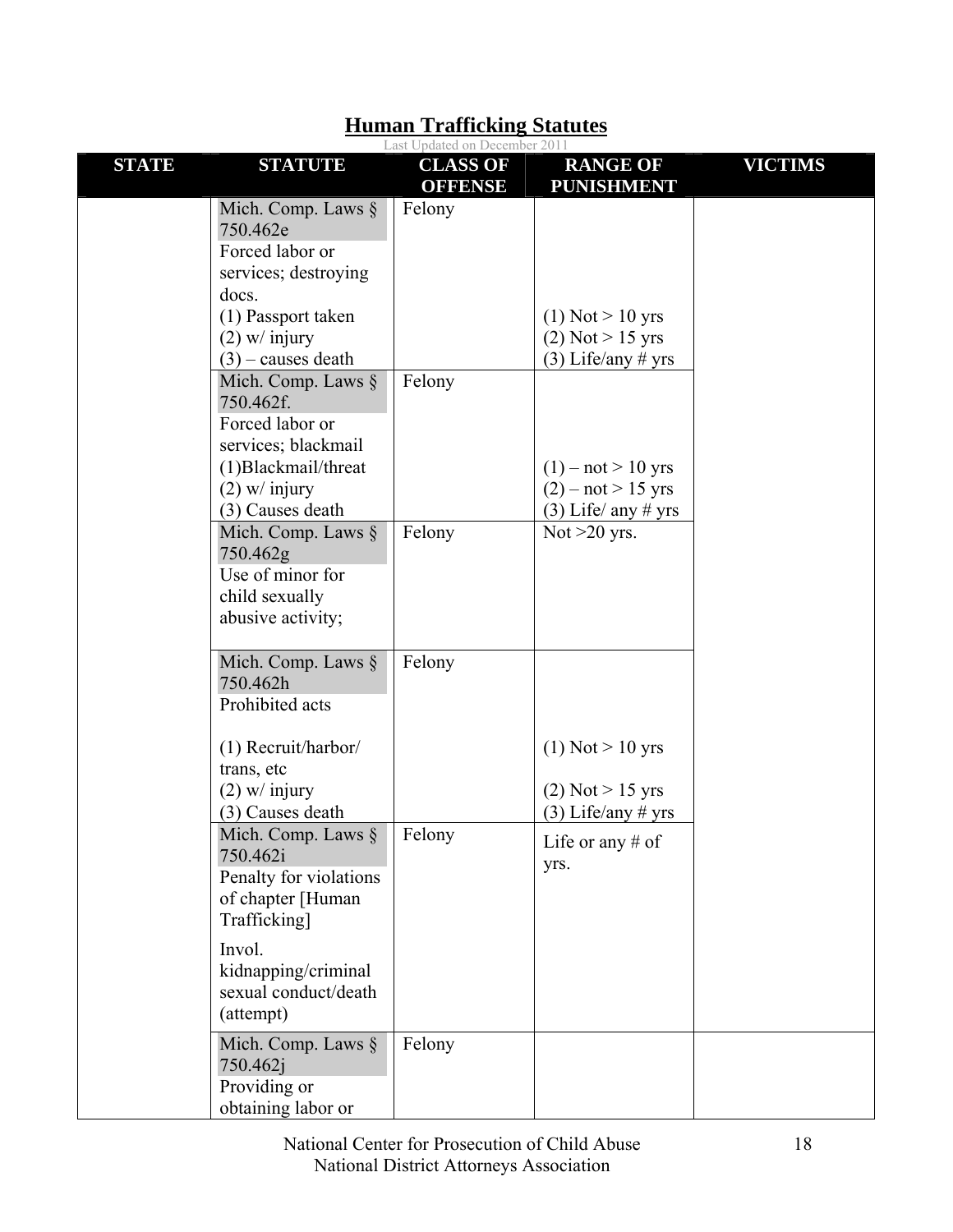|                  |                                                                                            | Last Updated on December 2011     |                                                    |                                                            |
|------------------|--------------------------------------------------------------------------------------------|-----------------------------------|----------------------------------------------------|------------------------------------------------------------|
| <b>STATE</b>     | <b>STATUTE</b>                                                                             | <b>CLASS OF</b><br><b>OFFENSE</b> | <b>RANGE OF</b><br><b>PUNISHMENT</b>               | <b>VICTIMS</b>                                             |
|                  | services<br>by force, fraud, or<br>coercion;                                               |                                   |                                                    |                                                            |
|                  | $(1)(a)$ obtain<br>labor/svcs by force,<br>fraud, coercion                                 |                                   | Not >10 yrs $\&$ /<br>Max. \$10,000.00.            |                                                            |
|                  | $(1)(b)$ Inv. Force,<br>fraud, coercion labor<br>of a minor/comm. sex<br>act/ serious inj. |                                   | Not > 20 yrs $\&$ /or<br>max.\$20,000.00.          |                                                            |
|                  | $(1)(c)$ Death                                                                             |                                   | Life/any term of<br>years &/or max.<br>\$50,000.00 |                                                            |
|                  | $(2)(a)$ recruit, harbor,<br>for labor/svcs for<br>invol. servitude/debt<br>bondage        |                                   | Not >10 yrs $\&$ /<br>Max. \$10,000.00.            |                                                            |
|                  | $(2)(b)$ Inv. Force,<br>fraud, coercion labor<br>of a minor/comm. sex<br>act/ serious inj. |                                   | Not > 20 yrs $\&$ /or<br>max.\$20,000.00.          |                                                            |
|                  | $(2)(c)$ Death                                                                             |                                   | Life/any term of<br>years &/or max.<br>\$50,000.00 |                                                            |
| <b>Minnesota</b> | Minn. Stat. § 609.282<br>Labor Trafficking                                                 |                                   |                                                    | Minn. Stat. §<br>299A.78<br>Statewide Human<br>Trafficking |
|                  | Individuals under age<br>18.                                                               |                                   | Not > 20 yrs $\&$ /or<br>max. \$40,000.            | Assessment<br>Minn. Stat. §                                |
|                  | Other offenses.                                                                            |                                   | Not >15 yrs $\&$ /or<br>max. \$30,000.             | 299A.785<br><b>Trafficking Study</b><br>Minn. Stat. §      |
|                  |                                                                                            |                                   |                                                    | 299A.79<br>Traff. Study;<br>Analysis & Data                |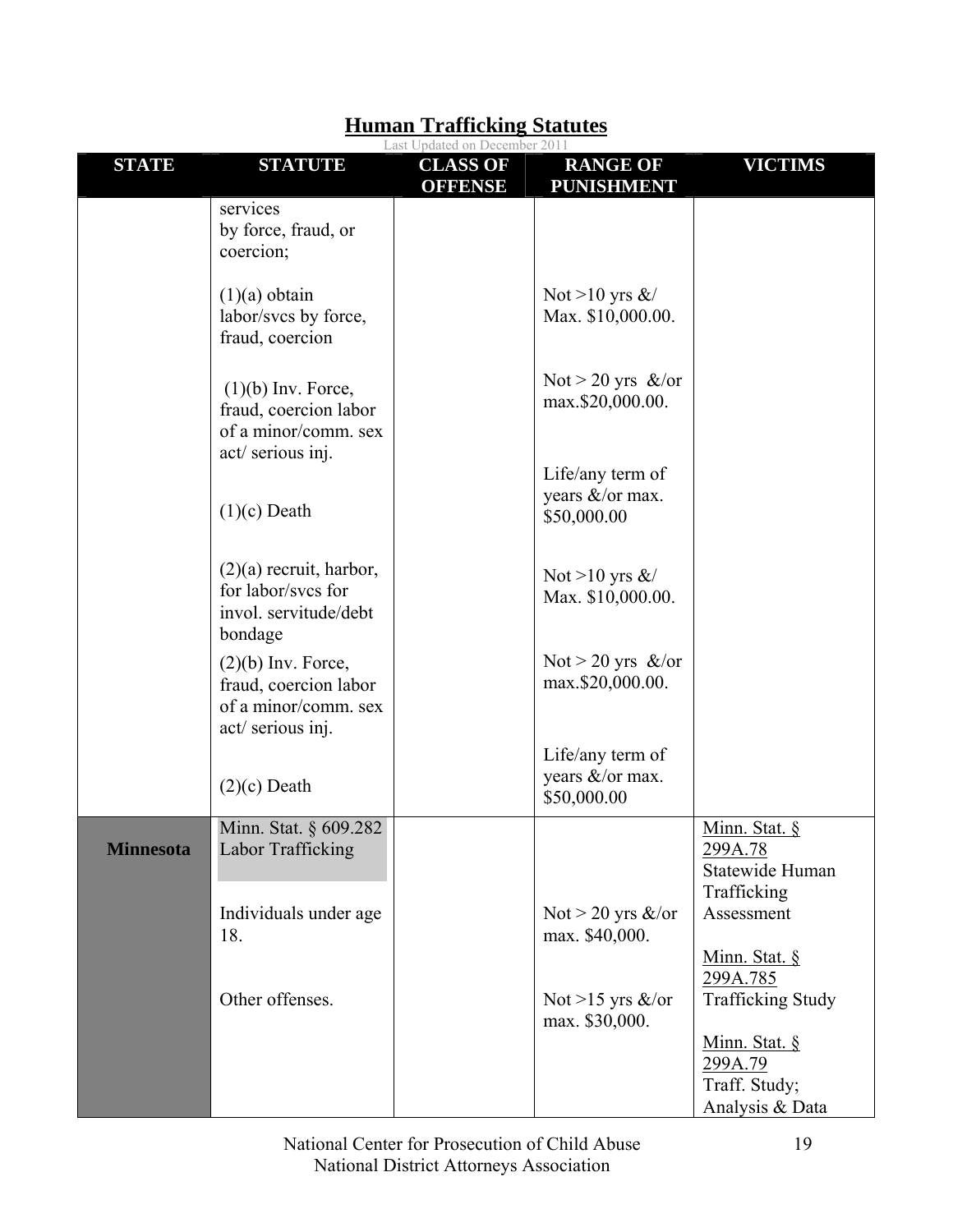|                    |                                                                                                                                                      | Last Updated on December 2011     |                                                                                        |                                                                                                                                                                                                                                                                                                                                                      |
|--------------------|------------------------------------------------------------------------------------------------------------------------------------------------------|-----------------------------------|----------------------------------------------------------------------------------------|------------------------------------------------------------------------------------------------------------------------------------------------------------------------------------------------------------------------------------------------------------------------------------------------------------------------------------------------------|
| <b>STATE</b>       | <b>STATUTE</b>                                                                                                                                       | <b>CLASS OF</b><br><b>OFFENSE</b> | <b>RANGE OF</b><br><b>PUNISHMENT</b>                                                   | <b>VICTIMS</b>                                                                                                                                                                                                                                                                                                                                       |
|                    | Minn. Stat. §<br>609.283.<br>Unlawful conduct w/<br>respect<br>to doc. in furtherance<br>of labor/sex traff.<br>V under the age of 18<br>Other cases |                                   | Not > 10 yrs $\&$ /or<br>\$20,000<br>Not > 5 yrs $\&$ /or<br>max. \$10,000 or<br>both. | Minn. Stat. § 299.795<br><b>Trafficking Victim</b><br>Assistance<br>Minn. Stat. §<br>299.7955<br>Human Trafficking<br><b>Task Force</b><br>Minn. Stat. §<br>299.7957<br>Toll-Free Hotline for<br><b>Trafficking Victims</b><br>Minn. Stat. § 609.284<br>Labor/sex traff.<br>crimes;<br>-Consent/age of<br>victim not a defense.<br>-Civil liability. |
| <b>Mississippi</b> | Miss. Code Ann. §<br>$97 - 3 - 54.1$<br>Anti-Human<br>Trafficking Act;<br>prohibited conduct;<br>penalty<br>Benefits financially                     |                                   | $Not > 30$ yrs.<br>$Not > 20$ yrs.                                                     | -Corporate liability.                                                                                                                                                                                                                                                                                                                                |
|                    | Miss. Code Ann. §                                                                                                                                    |                                   |                                                                                        |                                                                                                                                                                                                                                                                                                                                                      |
|                    | $97 - 3 - 54.2$<br>Anti-Human<br>Trafficking Act;<br>destruction,<br>concealment, of<br>passport                                                     |                                   | Not $>$ 5 yrs.                                                                         |                                                                                                                                                                                                                                                                                                                                                      |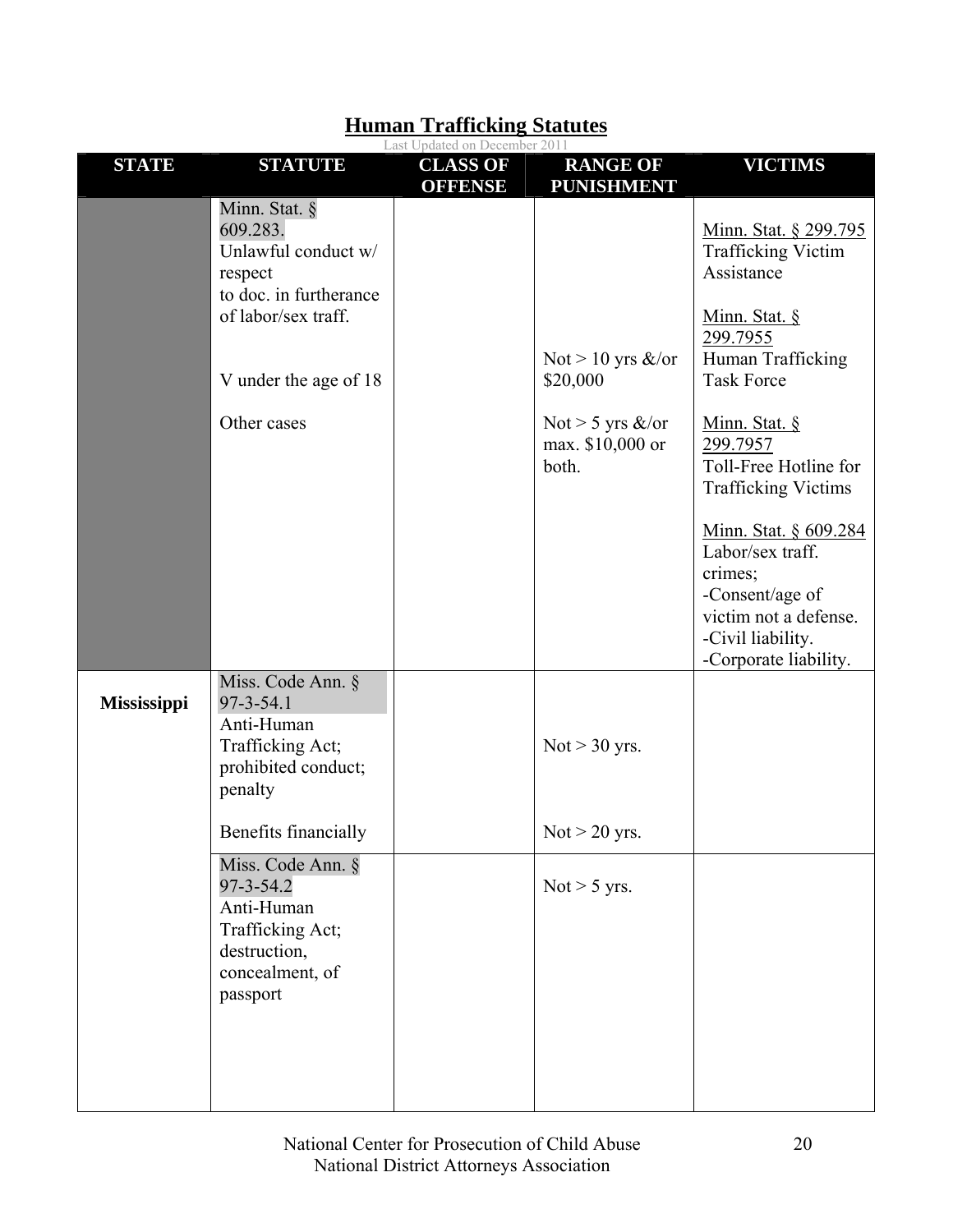|                 |                         | Last Updated on December 2011     |                                          |                      |
|-----------------|-------------------------|-----------------------------------|------------------------------------------|----------------------|
| <b>STATE</b>    | <b>STATUTE</b>          | <b>CLASS OF</b><br><b>OFFENSE</b> | <b>RANGE OF</b><br><b>PUNISHMENT</b>     | <b>VICTIMS</b>       |
|                 | Miss. Code Ann. §       |                                   | Considered a                             |                      |
|                 | $97 - 3 - 54.3$         |                                   | principal in the                         |                      |
|                 | Anti-Human              |                                   | offense and shall                        |                      |
|                 | Trafficking Act;        |                                   | be indicted and                          |                      |
|                 | aiding, abetting,       |                                   | punished as such                         |                      |
|                 |                         |                                   | whether the                              |                      |
|                 |                         |                                   | principal has been                       |                      |
|                 |                         |                                   | convicted or not.                        |                      |
|                 | Mo. Rev. Stat. §        | Felony                            |                                          | Mo. Rev. Stat. §     |
| <b>Missouri</b> | 566.203                 |                                   |                                          | 566.218              |
|                 |                         |                                   |                                          | Restitution required |
|                 |                         |                                   | 5-20 yrs & Max.                          |                      |
|                 | Forced labor.           |                                   | \$250,000.                               |                      |
|                 |                         |                                   |                                          | Mo. Rev. Stat. $\S$  |
|                 | If death/kidnap/sex.    |                                   |                                          | 566.223              |
|                 | abuse (or attempt) if   |                                   | Not < 5 yrs/life $\&$<br>max. \$250,000  | Victim rights and    |
|                 | punishable as a class   |                                   |                                          | protection           |
|                 | B felony,               |                                   |                                          | -TVPA rights         |
|                 | Mo. Rev. Stat. §        |                                   |                                          |                      |
|                 | 566.206                 |                                   |                                          |                      |
|                 | Trafficking for the     |                                   |                                          |                      |
|                 | purpose of slavery,     | Felony                            | 5-15 yrs & max.                          |                      |
|                 | etc.                    |                                   | \$250,000.                               |                      |
|                 |                         |                                   |                                          |                      |
|                 | If death, kidnap, sex   |                                   | 5yrs/Life & max.                         |                      |
|                 | abuse                   | <b>B</b> Felony                   | \$250,000.                               |                      |
|                 | Mo. Rev. Stat. §        |                                   |                                          |                      |
|                 | 566.209                 |                                   |                                          |                      |
|                 | Trafficking-sexual      | Felony                            | 5-15 yrs & max.                          |                      |
|                 | exploitation            |                                   | \$250,000                                |                      |
|                 |                         |                                   |                                          |                      |
|                 | If force, abduction, or |                                   | 10-Life & max.                           |                      |
|                 | coercion,               |                                   | \$250,000                                |                      |
|                 | Mo. Rev. Stat. §        | Felony                            | 10-30 yrs & max.                         |                      |
|                 | 566.212                 |                                   | \$250,000                                |                      |
|                 | Sex traff. Child <18    |                                   |                                          |                      |
|                 |                         |                                   | Imprisonment w/o                         |                      |
|                 | If force, abduction, or |                                   | eligibility for                          |                      |
|                 | coercion,               |                                   | prob/parole until<br>D served not $<$ 25 |                      |
|                 |                         |                                   |                                          |                      |
|                 |                         |                                   | yrs.                                     |                      |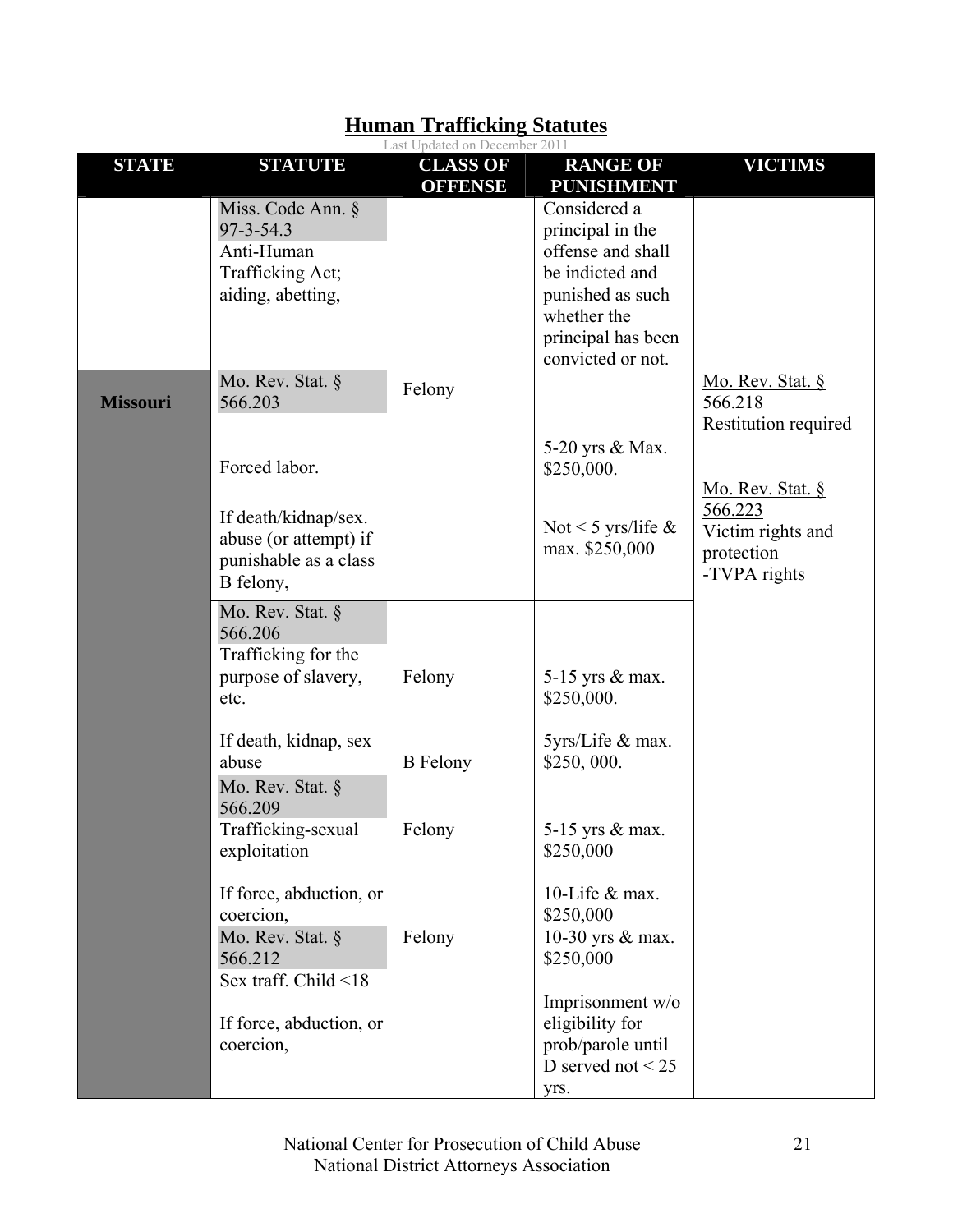|                | Last Updated on December 2011                                                           |                                   |                                                                              |                |  |  |  |
|----------------|-----------------------------------------------------------------------------------------|-----------------------------------|------------------------------------------------------------------------------|----------------|--|--|--|
| <b>STATE</b>   | <b>STATUTE</b>                                                                          | <b>CLASS OF</b><br><b>OFFENSE</b> | <b>RANGE OF</b><br><b>PUNISHMENT</b>                                         | <b>VICTIMS</b> |  |  |  |
|                | Mo. Rev. Stat. §<br>566.213<br>Sex. Traff. Of child $\leq$<br>12                        | Felony                            | Life imprisonment<br>$w/o$ eligib. of<br>prob/parole until<br>25 yrs served. |                |  |  |  |
|                | Mo. Rev. Stat. §<br>566.215<br>Human trafficking<br>through misuse of<br>documentation. | D Felony                          | Max 4 yrs.                                                                   |                |  |  |  |
|                | Mo. Rev. Stat. §<br>568.175<br>Traff. in children                                       | C Felony                          | Max. 7 yrs.                                                                  |                |  |  |  |
| <b>Montana</b> | Mont. Code Ann. §<br>$45 - 5 - 305$<br>Invol. Servitude                                 |                                   |                                                                              |                |  |  |  |
|                | $(2)(a)$ Involuntary<br>Serv.                                                           |                                   | Not > 10 yrs $\&$ /or<br>max. \$50,000                                       |                |  |  |  |
|                | $(2)(b)$ Invol. serv. If<br>involving agg. kid,<br>Sex, death                           |                                   | Life imprisonment<br>/max 100 years $&$<br>max. \$50,000.                    |                |  |  |  |
|                | Mont. Code Ann. §<br>45-5-306<br>TIP for invol. serv.                                   |                                   |                                                                              |                |  |  |  |
|                | $(2)(a)$ Invol. Serv.<br>$(2)(b)$ Invol. serv. If                                       |                                   | Not >15 yrs $\&$ /or<br>max. \$100,000                                       |                |  |  |  |
|                | involving agg. kid,<br>Sex, death                                                       |                                   | Life/Not $>100$ yrs<br>& max.\$ 100,000.                                     |                |  |  |  |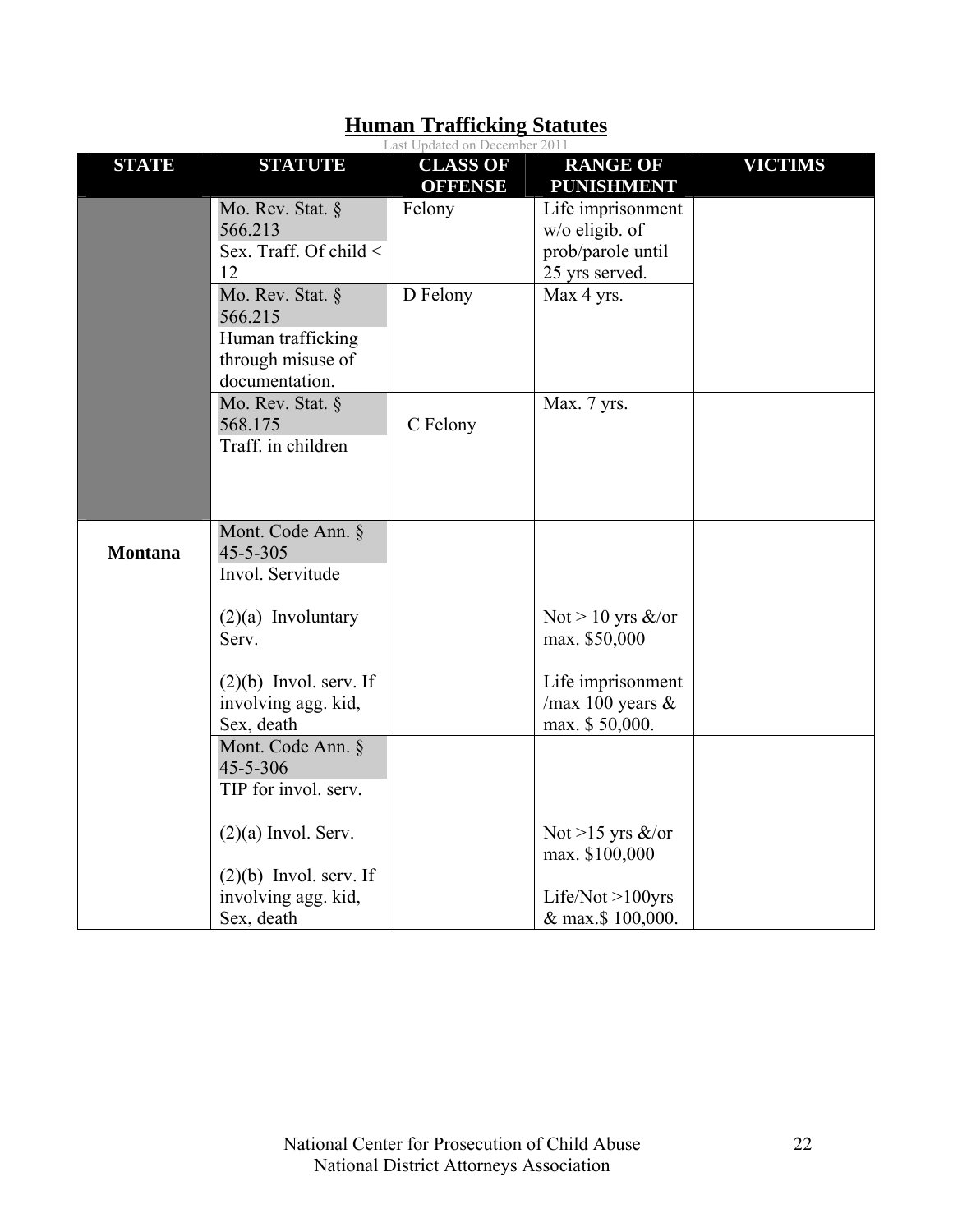|                 |                                                                                                                      | Last Updated on December 2011                                        |                                                                                 |                |
|-----------------|----------------------------------------------------------------------------------------------------------------------|----------------------------------------------------------------------|---------------------------------------------------------------------------------|----------------|
| <b>STATE</b>    | <b>STATUTE</b>                                                                                                       | <b>CLASS OF</b><br><b>OFFENSE</b>                                    | <b>RANGE OF</b><br><b>PUNISHMENT</b>                                            | <b>VICTIMS</b> |
| <b>Nebraska</b> | Neb. Rev. Stat. Ann.<br>$§$ 28-831<br>Human trafficking<br>(1) forced labor                                          | $(1)(a)$ Class 3Fel                                                  | Neb. Rev. Stat.<br>Ann. §28-105<br>1-20 yrs $\&$ /or                            |                |
|                 | (a) -serious injury<br>$(b)$ -restraining<br>$(c)$ -passport<br>(d)-financial harm                                   | (1)(b) Class 2fel<br>$(1)(c)$ Class 4fel<br>$(1)(d)$ Class 1<br>Misd | \$25K<br>$1-50$ yrs<br>0-5 yrs $\&$ /or $$10K$<br>Max. 1 yr & \$250-<br>\$1,000 |                |
|                 | $(2)$ recruit/harbor/<br>trans a minor for sex<br>(a) Overt<br>force/threat<br>(b) $V < 15$ yrs<br>$(c)$ V 15-18 yrs | $(2)(a)$ Class 2Fel<br>$(2)(b)$ Class 2Fel<br>$(2)(c)$ Class 3Fel    | $1-50$ yrs<br>$1-50$ yrs<br>1-20 yrs $\&$ /or                                   |                |
|                 | (3) recruit/harbor/<br>trans person $>18$ yoa                                                                        | $(3)$ Class 4Fel                                                     | \$25K<br>0-5 yrs $\&$ /or $$10K$                                                |                |
| <b>Nevada</b>   | Nev. Rev. Stat. Ann.<br>\$200.463<br>Involuntary<br>servitude; penalties                                             |                                                                      | 7-20 yrs $\&$ poss.                                                             |                |
|                 | $2(a)$ sub. bodily harm<br>2(b) No body harm                                                                         | <b>B</b> felony<br><b>B</b> felony                                   | Max. \$50,000.<br>5-20 years & poss.                                            |                |
|                 | Nev. Rev. Stat. Ann.                                                                                                 |                                                                      | Max. \$50,000.                                                                  |                |
|                 | \$200.464<br>Recruiting, enticing,<br>harboring, etc.                                                                | <b>B</b> felony                                                      | 1-15 years $\&$<br>possibly max.<br>\$50,000.                                   |                |
|                 | Nev. Rev. Stat. Ann.<br>\$200.465<br>Purchase or sale of<br>person;                                                  | <b>B</b> felony                                                      | 5-20 yrs $\&$<br>possibly max.<br>\$50,000.                                     |                |
|                 | Nev. Rev. Stat. Ann.<br>\$200.467<br>Trafficking in<br>persons for financial<br>gain;                                | <b>B</b> felony                                                      | 1-10 years $&$ poss.<br>Max. \$50,000.                                          |                |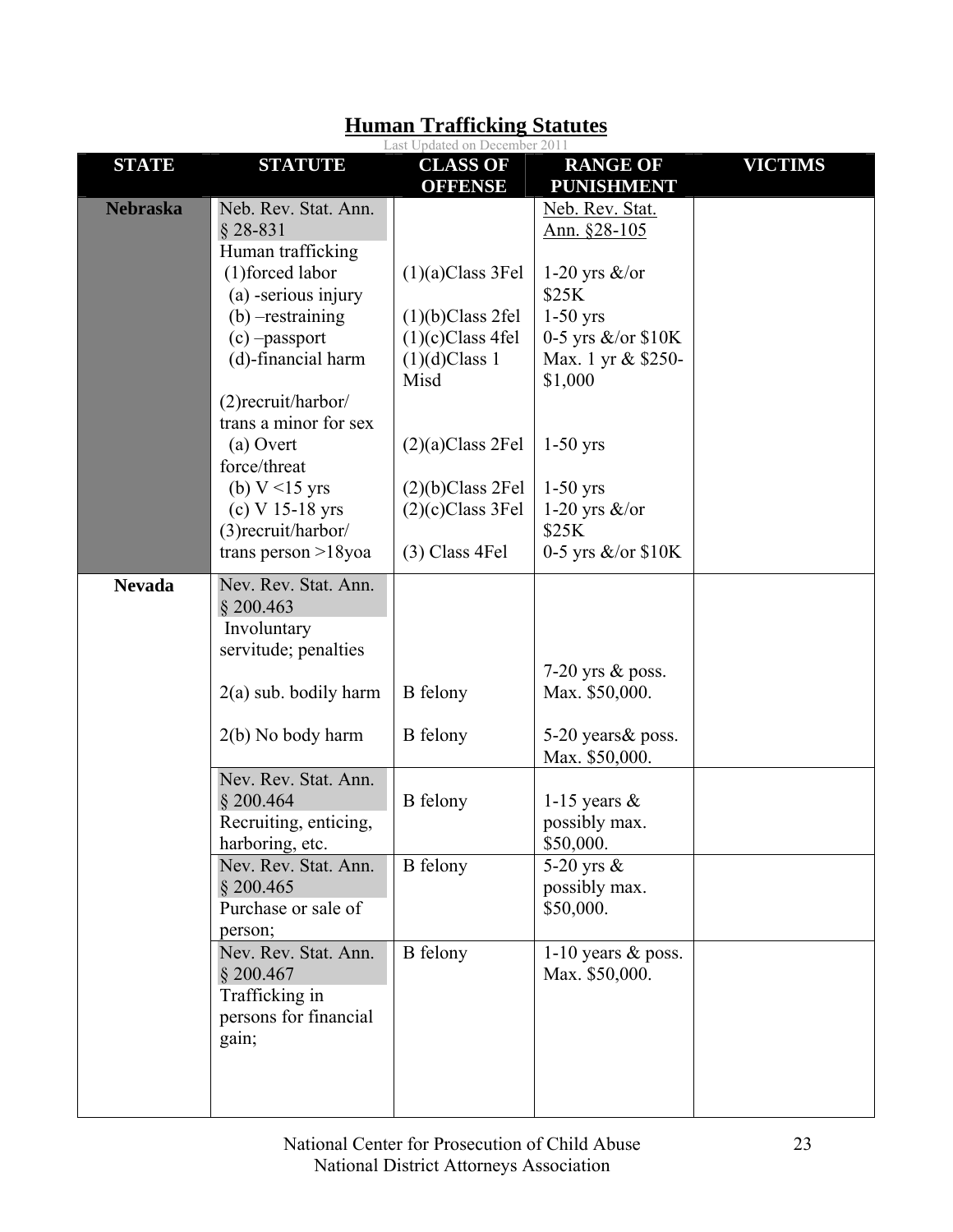|                                |                                                                                                                                                              | Last Updated on December 2011     |                                                                               |                                                                                                                                          |
|--------------------------------|--------------------------------------------------------------------------------------------------------------------------------------------------------------|-----------------------------------|-------------------------------------------------------------------------------|------------------------------------------------------------------------------------------------------------------------------------------|
| <b>STATE</b>                   | <b>STATUTE</b>                                                                                                                                               | <b>CLASS OF</b><br><b>OFFENSE</b> | <b>RANGE OF</b><br><b>PUNISHMENT</b>                                          | <b>VICTIMS</b>                                                                                                                           |
| <b>New</b><br><b>Hampshire</b> | Nev. Rev. Stat. Ann.<br>\$200.468<br>Trafficking in<br>persons for illegal<br>purposes;<br>N.H. Rev. Stat. Ann.<br>§ 633:7<br>Trafficking in<br>Persons      | B felony<br>Class A felony        | 1-20 years $&$ poss.<br>max \$50,000.<br>Max. 15 yrs $\&$ /or<br>max. \$4,000 | N.H. Rev. Stat. Ann.<br>$§ 633:7$ III.<br>Evidence of V's<br>sexual history<br>inadmiss.                                                 |
|                                | $I(C)$ If invol. comm.<br>sex act by a $V < 18$<br>II. If recruit, harbor<br>V<18 for comm sex.<br>act                                                       |                                   | $10-30$ yrs.<br>$10 - \text{max}$ . fixed by<br>court                         | N.H. Rev. Stat. Ann.<br>§ 633:8<br>Forfeiture of Items<br>used in TIP<br>N.H. Rev. Stat. Ann.                                            |
|                                |                                                                                                                                                              |                                   |                                                                               | § 633:9<br>Admin. Forfeiture of<br>Items Used in TIP<br>N.H. Rev. Stat. Ann.<br>§ 633:10<br>Restitution and<br>Compensation              |
|                                |                                                                                                                                                              |                                   |                                                                               | N.H. Rev. Stat. Ann.<br>§645:2<br>Prostitution and<br><b>Related Offenses</b><br>-Aff. Defense to<br>charge of prost. If<br>V of TIP     |
| <b>New Jersey</b>              | N.J. Stat. §2C:13-8<br>Human trafficking<br>a.(1) Entices/harbors/<br>trans for sex<br>(a) threat serious<br>harm or restraint<br>(b) scheme of<br>restraint | $1st$ Degree                      | N.J. Stat. §2C:43-<br><u>6</u><br>10-20 yrs & max.<br>\$200,000               | N.J. Stat. §2C:13-<br>8(e)<br>Mandatory restitution<br><u>N.J. Stat. Ann. §</u><br>$2C:34-1(e)$<br>Prostitution and<br>related offenses. |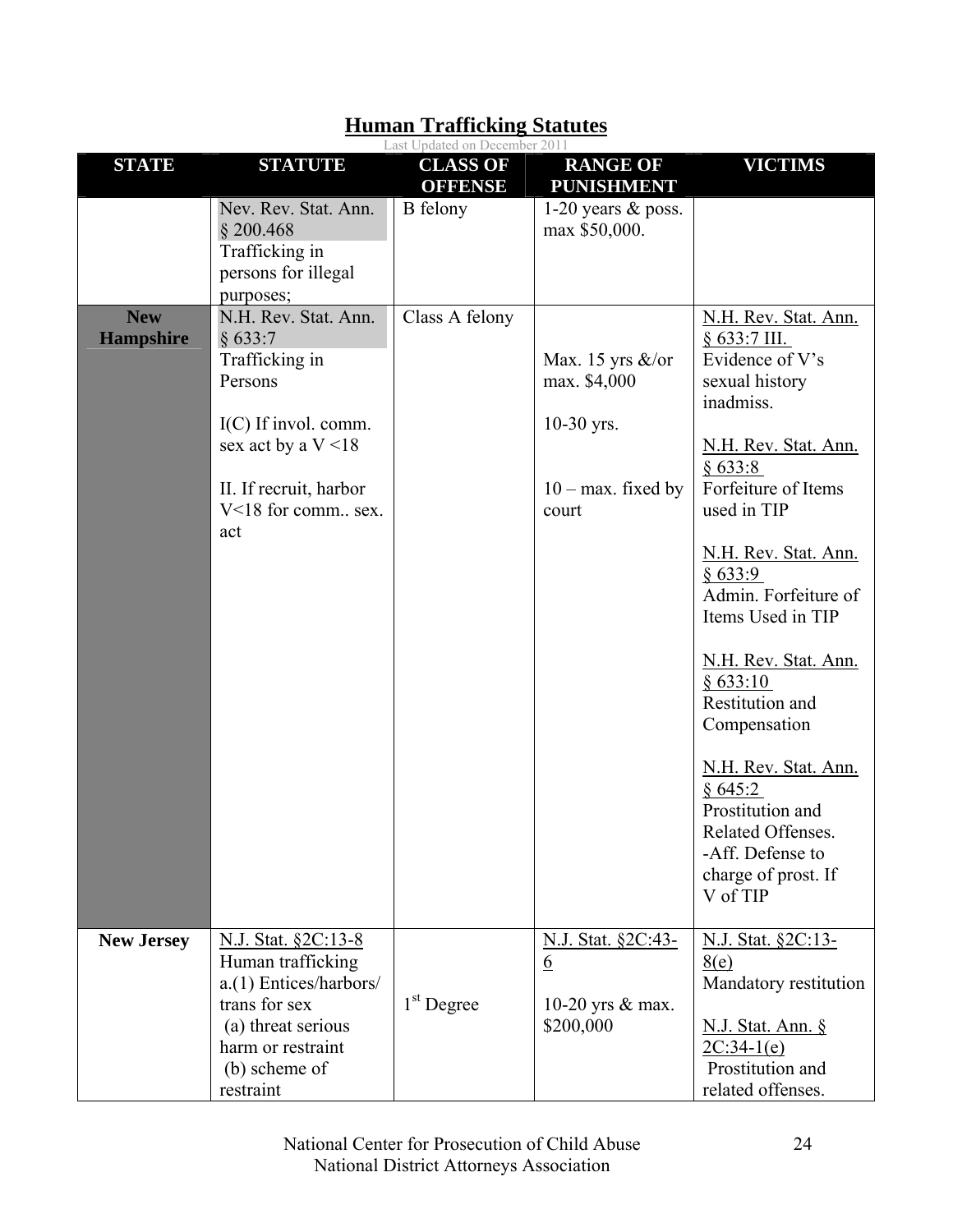|                   |                                                                                     | Last Updated on December 2011     |                                                                                                    |                                                                                                         |
|-------------------|-------------------------------------------------------------------------------------|-----------------------------------|----------------------------------------------------------------------------------------------------|---------------------------------------------------------------------------------------------------------|
| <b>STATE</b>      | <b>STATUTE</b>                                                                      | <b>CLASS OF</b><br><b>OFFENSE</b> | <b>RANGE OF</b><br><b>PUNISHMENT</b>                                                               | <b>VICTIMS</b>                                                                                          |
|                   | (c) crime coercion<br>(d) Passport<br>(e) Abuse law proc<br>a.(2) financial benefit |                                   | <u>N.J. Stat. §2C:13-</u>                                                                          | -Aff. Defense to<br>prosecution of<br>Prostitution if V of<br><b>TIP</b>                                |
|                   |                                                                                     |                                   | 8(d)<br>20 yrs w/o parole<br>OR a specific term<br>$20$ -Life (serv. $20$<br>before parole)        | <u>N.J. Stat. ann. §</u><br>52:4B-11<br>Victim compensation                                             |
| <b>New Mexico</b> | N.M. Stat. Ann. § 30-<br>$52 - 1$                                                   |                                   |                                                                                                    | N.M. Stat. Ann. § 30-<br>52-1 $(F)$                                                                     |
|                   | Human trafficking                                                                   | $3rd$ Deg. Felony                 | $3$ yrs. $&$ poss.<br>Max. \$5,000                                                                 | Restitution                                                                                             |
|                   | $(C)(1)$ If $V < 16$                                                                | $2nd$ degree Fel                  | 9 yrs & poss max.<br>\$10,000                                                                      | <u>N.M. Stat. Ann. § 30-</u><br>$52 - 2$<br>Human trafficking;<br>benefits and services                 |
|                   | $(C)(2)$ If V< 13                                                                   | $1st$ degree Fel                  | 18 yrs $\&$ poss.<br>Max \$15,000                                                                  | for human trafficking<br>victims                                                                        |
|                   |                                                                                     |                                   |                                                                                                    | N.M. Stat. Ann. § 30-<br>$52-3$<br>Temporary<br>provision;<br>task force to combat<br>human trafficking |
|                   |                                                                                     |                                   |                                                                                                    | <u>N.M. Stat. Ann. § 31-</u><br>$17 - 1$<br>Victim restitution                                          |
| <b>New York</b>   | N.Y. Penal Law<br>§135.35<br>Labor trafficking                                      | Class D felony.                   | N.Y. Penal Law<br>$\S\S$<br>$70.00(2)(d)$ ,<br>$80.00(1)$ .<br>Max. 7 yrs & max.<br>\$5,000/X2 D's | N.Y. Penal Law<br>§135.36<br>Labor trafficking;<br>accomplice<br>V not an accomplice                    |
|                   |                                                                                     |                                   | gain.                                                                                              | N.Y. Penal Law<br>\$230.35<br>-Promoting or<br>compelling<br>prostitution;                              |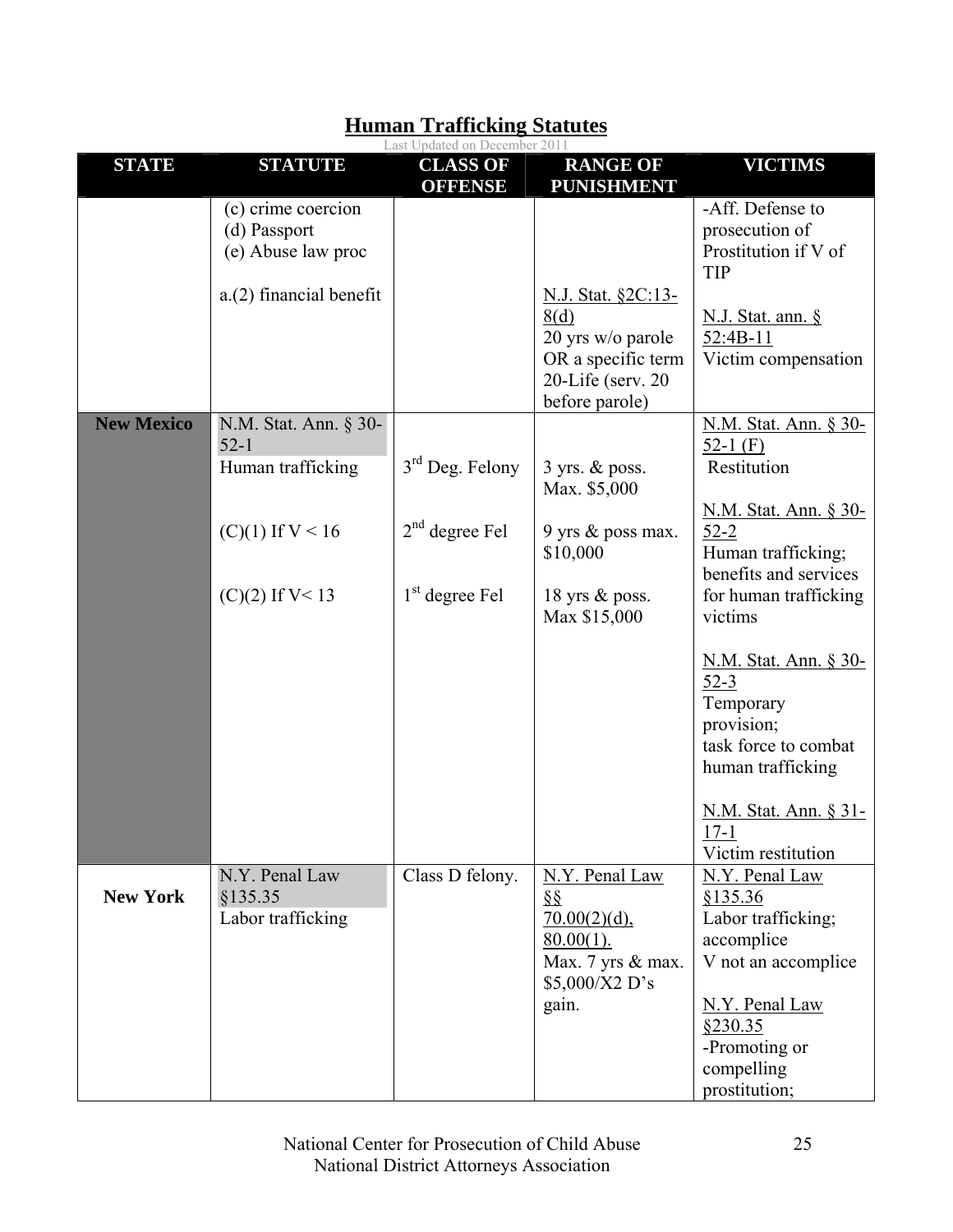| <b>STATE</b>                    | <b>STATUTE</b>                                                                                 | Last Opuated on December 2011<br><b>CLASS OF</b><br><b>OFFENSE</b> | <b>RANGE OF</b><br><b>PUNISHMENT</b>                                                                        | <b>VICTIMS</b>                                                                                                                                                                          |
|---------------------------------|------------------------------------------------------------------------------------------------|--------------------------------------------------------------------|-------------------------------------------------------------------------------------------------------------|-----------------------------------------------------------------------------------------------------------------------------------------------------------------------------------------|
|                                 | N.Y. Penal Law<br>§230.33<br>Compelling<br>Prostitution                                        | Class B felony                                                     | N.Y. Penal Law<br>$\S\S$<br>$70.00(2)(b)$ ,<br>$80.00(1)$ .<br>$1-25$ yrs & max.<br>\$5,000/X2 D's<br>gain. | accomplice<br>- $\Delta$ under 17 yoa not<br>an accomplice<br>N.Y. Penal Law<br>\$230.36<br>Sex trafficking;                                                                            |
|                                 | N.Y. Penal Law<br>§230.34<br>Sex trafficking                                                   | Class B felony                                                     | N.Y. Penal Law<br>$\S\S$<br>$70.00(2)(b)$ ,<br>$80.00(1)$ .<br>$1-25$ yrs & max.<br>\$5,000/X2 D's<br>gain. | Accomplice<br>V not an accomplice<br>N.Y. Soc. Serv. Law<br>$$483-bb$<br>Services for Vs of<br>human traff.<br>N.Y. Soc. Serv. Law<br>§483-cc<br>Confirmation as a V<br>of human traff. |
| <b>North</b><br><b>Carolina</b> | N.C. Gen. Stat. § 14-<br>43.11<br>Human trafficking                                            | $Adult - F$ Fel<br>$Minor - C Fel$                                 | N.C. Gen. Stat.<br>$§§15A-$<br>$1340.17(c)$ .<br>Presumptive 13-16<br>months<br>Presumptive 58-73<br>Months |                                                                                                                                                                                         |
|                                 | N.C. Gen. Stat. § 14-<br>43.12<br><b>Involuntary Servitude</b><br>Failure to report<br>offense | $Adult - F$ Fel<br>$Minor - C$ Fel<br>Class 1<br>misdemeanor.      | Presumptive $13-16$<br>months<br>Presumptive 58-73<br>Months<br>$$15A-1340.23$<br>1-45 days                 |                                                                                                                                                                                         |
|                                 | N.C. Gen. Stat. § 14-<br>43.13<br>Sexual servitude                                             | $Adult-F$ Fel<br>$Minor - C$ Fel                                   | Presumptive 13-16<br>months<br>Presumptive 58-73<br>Months                                                  |                                                                                                                                                                                         |

#### **Human Trafficking Statutes** Last Updated on December 2011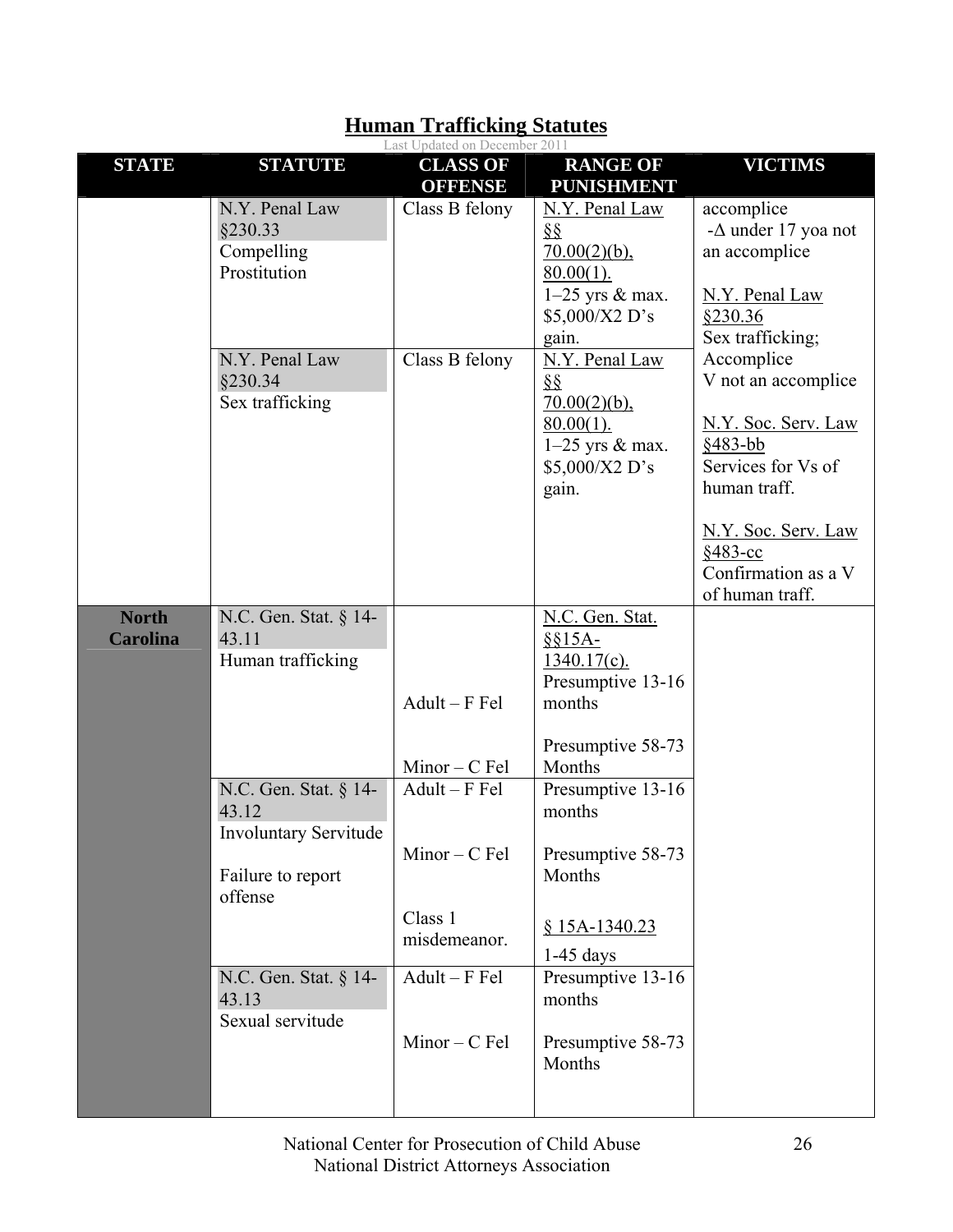|                     |                                                                                                                        | Last Updated on December 2011     |                                                                                                                  |                                                                                        |
|---------------------|------------------------------------------------------------------------------------------------------------------------|-----------------------------------|------------------------------------------------------------------------------------------------------------------|----------------------------------------------------------------------------------------|
| <b>STATE</b>        | <b>STATUTE</b>                                                                                                         | <b>CLASS OF</b><br><b>OFFENSE</b> | <b>RANGE OF</b><br><b>PUNISHMENT</b>                                                                             | <b>VICTIMS</b>                                                                         |
| <b>North Dakota</b> | N.D. Cent. Code $\S$<br>$12.1 - 40 - 01$<br>Human trafficking                                                          | Adult-A felony                    | Max. 20 yrs $\&$ /or<br>max. \$10,000                                                                            | N.D. Cent. Code §<br>$12.1 - 40 - 01(3)$ , (4)<br>- No age mistake<br>defense.         |
|                     |                                                                                                                        | Minor-AA Fel                      | Max. Life                                                                                                        | - Restitution<br>mandatory                                                             |
| Ohio                | Ohio Rev. Code Ann.<br>§ 2905.32<br>Trafficking in<br>Persons                                                          | $2nd$ degree Fel                  | Ohio Rev. Code<br>$\S$ § 2929.14(A)(2),<br><u>2929.18(3)(b).</u><br>$2-8$ yrs $\&$<br>possibly max.<br>\$15,000. |                                                                                        |
|                     | Ohio Rev. Code Ann.<br>$§$ 2905.01(6)<br>$(6)$ hold in invol.                                                          | 1st degree.                       | Ohio Rev. Code<br>$\S$ § 2929.14(A)(2),<br>2929.18(3)(b)<br>$3-11$ yrs &<br>possibly max.<br>20,000              |                                                                                        |
|                     | If $V < 13$ & offender<br>$=$ sex. Motive<br>If V released safely                                                      |                                   | 15yrs-life<br>10yrs-life                                                                                         |                                                                                        |
|                     | Ohio Rev. Code Ann.<br>\$2905.02(A)(3)<br>Abduction<br>(3) Hold another in a<br>condition of<br>involuntary servitude. | $2nd$ Degree                      | Ohio Rev. Code<br>$\S$ § 2929.14(A)(2),<br>$2929.18(3)(b)$ .<br>$2-8$ yrs $\&$<br>possibly max.<br>\$15,000.     |                                                                                        |
| <b>Oklahoma</b>     | Okla. Stat. Ann. tit.<br>21§ 748<br>Human trafficking for<br>forced labor or forced<br>sexual exploitation             | Felony                            | Not < 5 yrs $\&$ /or<br>max. \$10,000                                                                            | Okla. Stat. Ann. Tit.<br>21§ 748C<br>Restitution<br>Okla. Stat. Ann. Tit.<br>21§ 748D. |
|                     | If $V < 18$                                                                                                            | Felony                            | Not < 10 yrs $\&$ /or<br>max. \$20,0000                                                                          | Aff. Defense to a<br>criminal offense if V<br>of TIP                                   |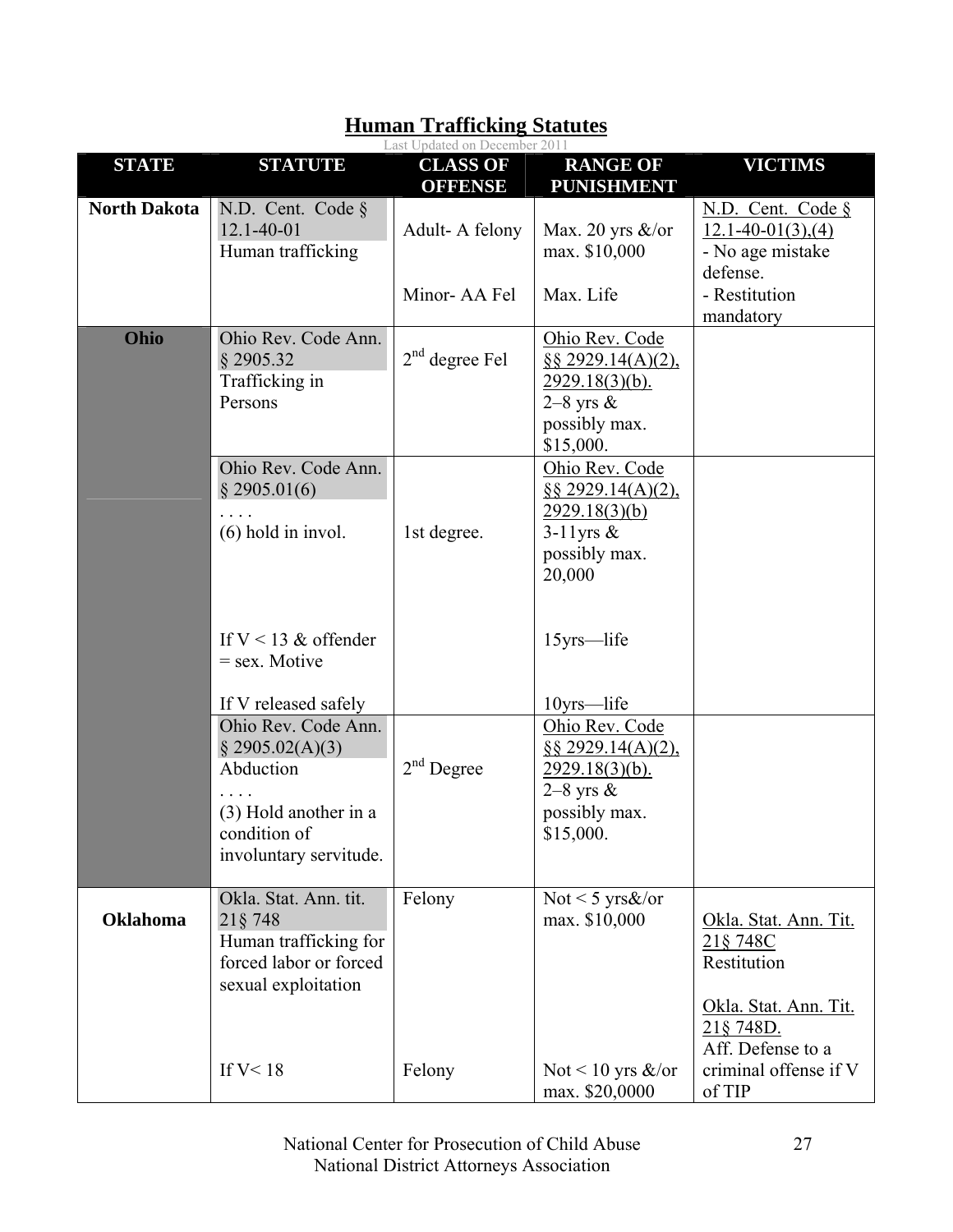|               |                                                                                 | Last Updated on December 2011     |                                                                                              |                                                                                                                                         |
|---------------|---------------------------------------------------------------------------------|-----------------------------------|----------------------------------------------------------------------------------------------|-----------------------------------------------------------------------------------------------------------------------------------------|
| <b>STATE</b>  | <b>STATUTE</b>                                                                  | <b>CLASS OF</b><br><b>OFFENSE</b> | <b>RANGE OF</b><br><b>PUNISHMENT</b>                                                         | <b>VICTIMS</b>                                                                                                                          |
|               |                                                                                 |                                   |                                                                                              | Okla. Stat. Ann. tit.<br>21 §748.2<br>Guidelines for<br>treatment of human<br>trafficking victims<br>$\equiv$ -Right to civil<br>action |
|               | Okla. Stat. Ann. tit.<br>21 §867<br>(2011). Trafficking in<br>children a felony |                                   |                                                                                              |                                                                                                                                         |
|               | A. $1st$ conviction                                                             | Felony                            | $1-3$ yrs                                                                                    |                                                                                                                                         |
|               | B. Subsequent<br>conviction                                                     | Felony                            | Not < $3$ yrs.                                                                               |                                                                                                                                         |
|               | C. If convicted for $2+$<br>yrs                                                 |                                   | Post-<br>imprisonment<br>supervision<br>is mandatory.                                        |                                                                                                                                         |
| <b>Oregon</b> | Or. Rev. Stat.<br>§163.264<br>Involuntary<br>servitude; first degree            | Class B felony.                   | Or. Rev. Stat. $\S$<br>$161.605(2)$ ,<br>161.625(c)<br>Max.10 yrs $\&$<br>max. \$250,000.    | Or. Rev. Stat.<br>\$163.269<br>Duress<br>V of TIP may assert<br>defense of duress                                                       |
|               | Or. Rev. Stat.<br>§163.266<br>Trafficking in<br>persons                         | Class B felony.                   | Or. Rev. Stat. §§<br>$161.605(2)$ ,<br>161.625(c)<br>Max.10 yrs $\&$<br>max. \$250,000.      |                                                                                                                                         |
| Pennsylvania  | 18 Pa. Cons. Stat.<br>Ann. § 3002<br>Trafficking of<br>Persons                  | $2nd$ degree Fel                  | 18 Pa. Cons. Stat.<br><u>Ann. §§1101,</u><br>1103<br>Poss. \$25,000 &<br>poss. Not $>10$ yrs | 18 Pa. Cons. Stat.<br>Ann. §3003<br>Restitution<br><u>18 Pa. Cons. Stat.</u>                                                            |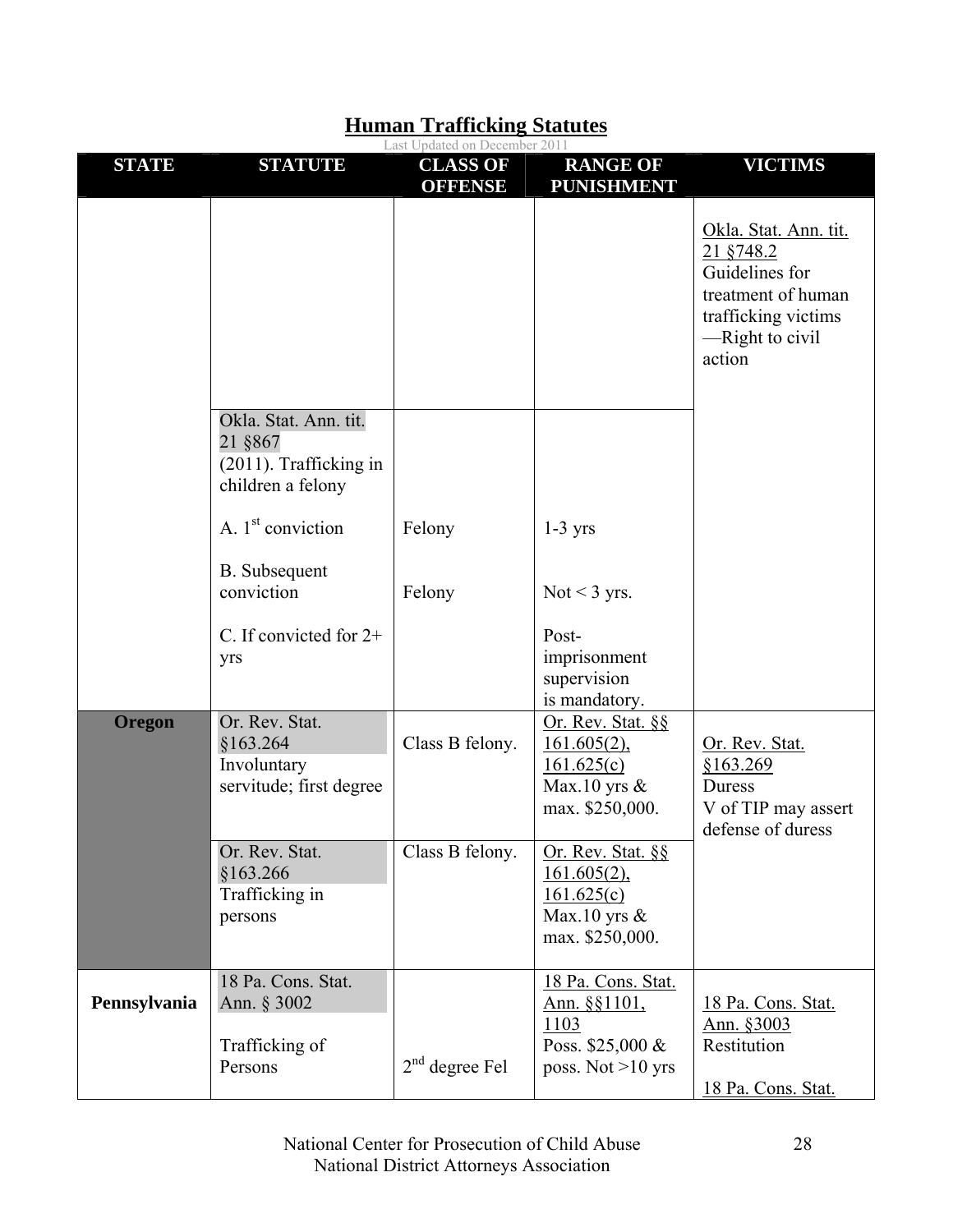|                                 |                                                                                                                                                       | Last Updated on December 2011     |                                                                                   |                                                                           |
|---------------------------------|-------------------------------------------------------------------------------------------------------------------------------------------------------|-----------------------------------|-----------------------------------------------------------------------------------|---------------------------------------------------------------------------|
| <b>STATE</b>                    | <b>STATUTE</b>                                                                                                                                        | <b>CLASS OF</b><br><b>OFFENSE</b> | <b>RANGE OF</b><br><b>PUNISHMENT</b>                                              | <b>VICTIMS</b>                                                            |
|                                 | $w/$ bodily injury or V<br>$<$ 18 yrs.<br>42 Pa. Cons. Stat.<br>Ann. § 9720.2<br>Sentencing for<br>trafficking of persons<br>If violation of TIP $\&$ | $1st$ degree Fel                  | Poss. $$25,000 \&$<br>poss. Max. 20<br>years.<br>Max. Life.                       | Ann. §3004<br>Forfeiture                                                  |
| <b>Rhode Island</b>             | Kidnap/rape/sex<br>R.I. Gen. Laws § 11-<br>$67 - 2$<br>Involuntary servitude                                                                          | Felony                            | Not > 20 yrs $\&$ /or<br>max. \$20,000.                                           | R.I. Gen. Laws $§11-$<br>$67 - 4$<br>Restitution<br>R.I. Gen. Laws $§11-$ |
|                                 | R.I. Gen. Laws § 11-<br>$67 - 3$<br>Trafficking of<br>persons for<br>forced labor or<br>commercial sexual<br>activity                                 | Felony                            | Not > 20 yrs $\&$ /or<br>max. \$20,000.                                           | $67 - 5$<br>Forfeitures                                                   |
|                                 | R.I. Gen. Laws § 11-<br>$67 - 6$<br>Sex Traff. of a Minor<br>Any person<br>preventing enforce.<br>Of this statute<br>Felony                           | Felony                            | Not $> 40$ yrs $>$ /or<br>max. \$40,000.<br>Not $>$ 20 yrs &/or<br>max. \$20,000. |                                                                           |
| <b>South</b><br><b>Carolina</b> | S.C. Code Ann. § 16-<br>3-930<br>Trafficking in<br>persons for<br>forced labor or<br>services;                                                        | Felony                            | Not $>15$ yrs.                                                                    |                                                                           |
| <b>South Dakota</b>             | S.D. Codified Laws §<br>$22 - 49 - 1$ .<br>Human trafficking<br>prohibited                                                                            |                                   | Results in crime of<br>human trafficking                                          |                                                                           |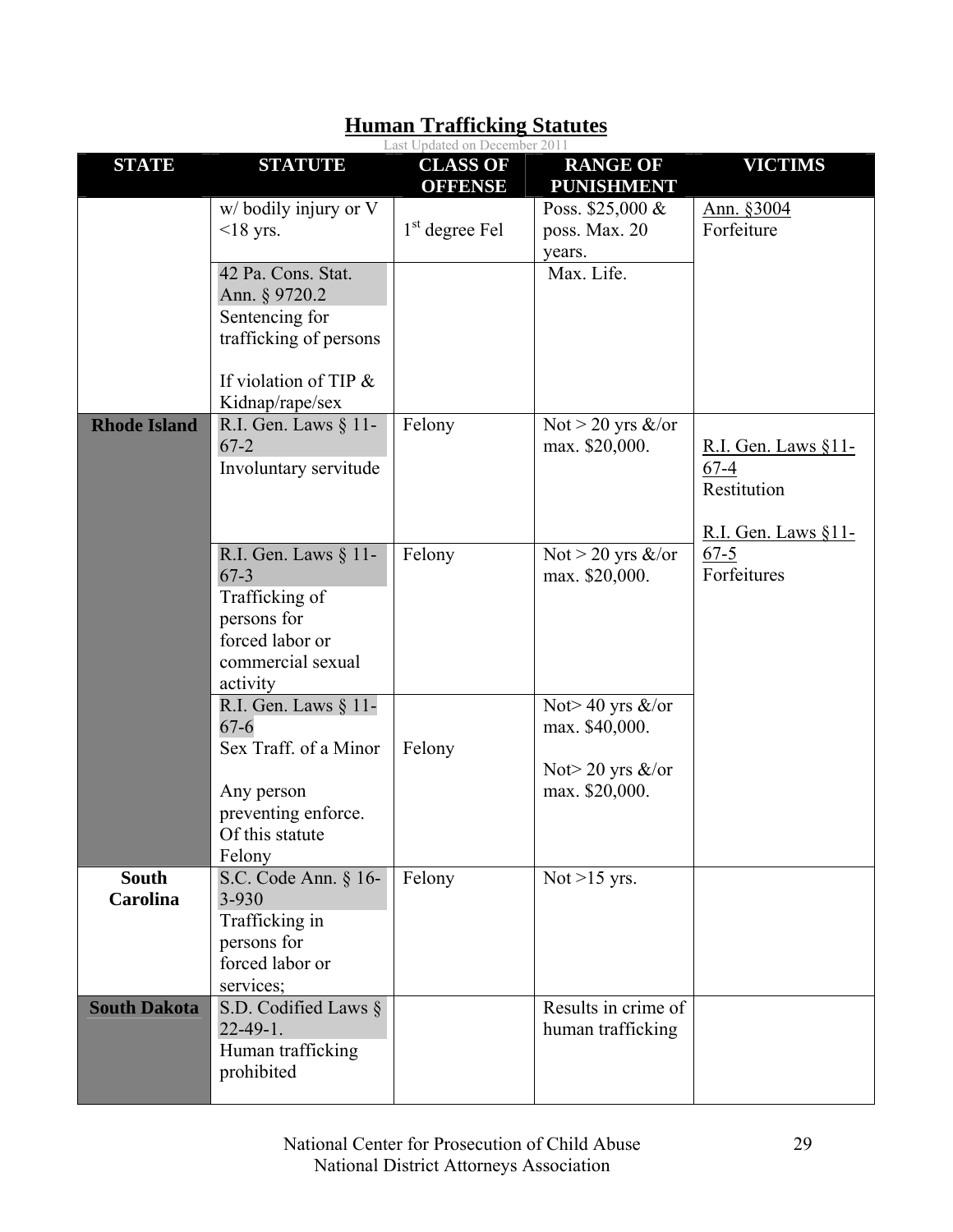|                  |                                                                                                                                                                               | Last Updated on December 2011                                                                                                    |                                                                                                                                                                       |                                                                                                                                              |
|------------------|-------------------------------------------------------------------------------------------------------------------------------------------------------------------------------|----------------------------------------------------------------------------------------------------------------------------------|-----------------------------------------------------------------------------------------------------------------------------------------------------------------------|----------------------------------------------------------------------------------------------------------------------------------------------|
| <b>STATE</b>     | <b>STATUTE</b>                                                                                                                                                                | <b>CLASS OF</b><br><b>OFFENSE</b>                                                                                                | <b>RANGE OF</b><br><b>PUNISHMENT</b>                                                                                                                                  | <b>VICTIMS</b>                                                                                                                               |
|                  | S.D. Codified Laws $\S$<br>$22 - 49 - 2$<br>First degree human<br>trafficking-Felony<br>If acts in $\S$ 22-49-1<br>involve, kidnap/V<<br>16/prostitution/death                | Class 2 felony.                                                                                                                  | S.D. Codified<br>Laws § 22-6-1(5)<br>Max. 25 yrs &<br>poss. Max.<br>\$50,000.                                                                                         |                                                                                                                                              |
|                  | S.D. Codified Laws $\S$<br>$22 - 49 - 3$<br>Second degree human<br>trafficking - Felony<br>Recruit/harbor/transp.<br>For forced<br>labor/prostitution<br>Benefits financially | Class 4 felony.                                                                                                                  | S.D. Codified<br>Laws $\S$ 22-6-1(7).<br>Max. 10 yrs $\&$<br>poss. Max.<br>\$20,000.                                                                                  |                                                                                                                                              |
| <b>Tennessee</b> | Tenn. Code Ann. §<br>39-13-307<br>Involuntary labor<br>servitude --<br>Restitution                                                                                            | $(d)(1)$ Class C<br>felony.<br>$(d)(2)$ Class B<br>felony if: bodily<br>injury/death/<br>servitude for $>1$<br>$yr/10$ or + Vics | Tenn. Code Ann.<br>$§$ 40-35-111(b)(3).<br>$3-15$ yrs & poss.<br>Max. \$10,000.<br>Tenn. Code Ann.<br>$§$ § 40-35-<br>111(b)(2)<br>8-30 yrs & poss.<br>Max. \$25,000. | Tenn. Code Ann. §<br>39-13-307<br>Involuntary labor<br>servitude --<br>Restitution<br>Tenn. Code Ann. §<br>$39-13-308(c)$<br>Trafficking for |
|                  | Tenn. Code Ann. §<br>39-13-308<br>Trafficking for forced<br>labor or services                                                                                                 | Class C felony                                                                                                                   | <u>Tenn. Code Ann.</u><br>$§$ 40-35-111(b)(3).<br>$3-15$ yrs & poss.<br>Max. \$10,000.                                                                                | forced labor or<br>services<br>Restitution                                                                                                   |
|                  | Tenn. Code Ann. §<br>39-13-309<br>Trafficking for sexual<br>servitude                                                                                                         | Class B felony                                                                                                                   | Tenn. Code Ann.<br>$§$ § 40-35-<br>111(b)(2)<br>8-30 yrs & poss.<br>Max. \$25,000.                                                                                    |                                                                                                                                              |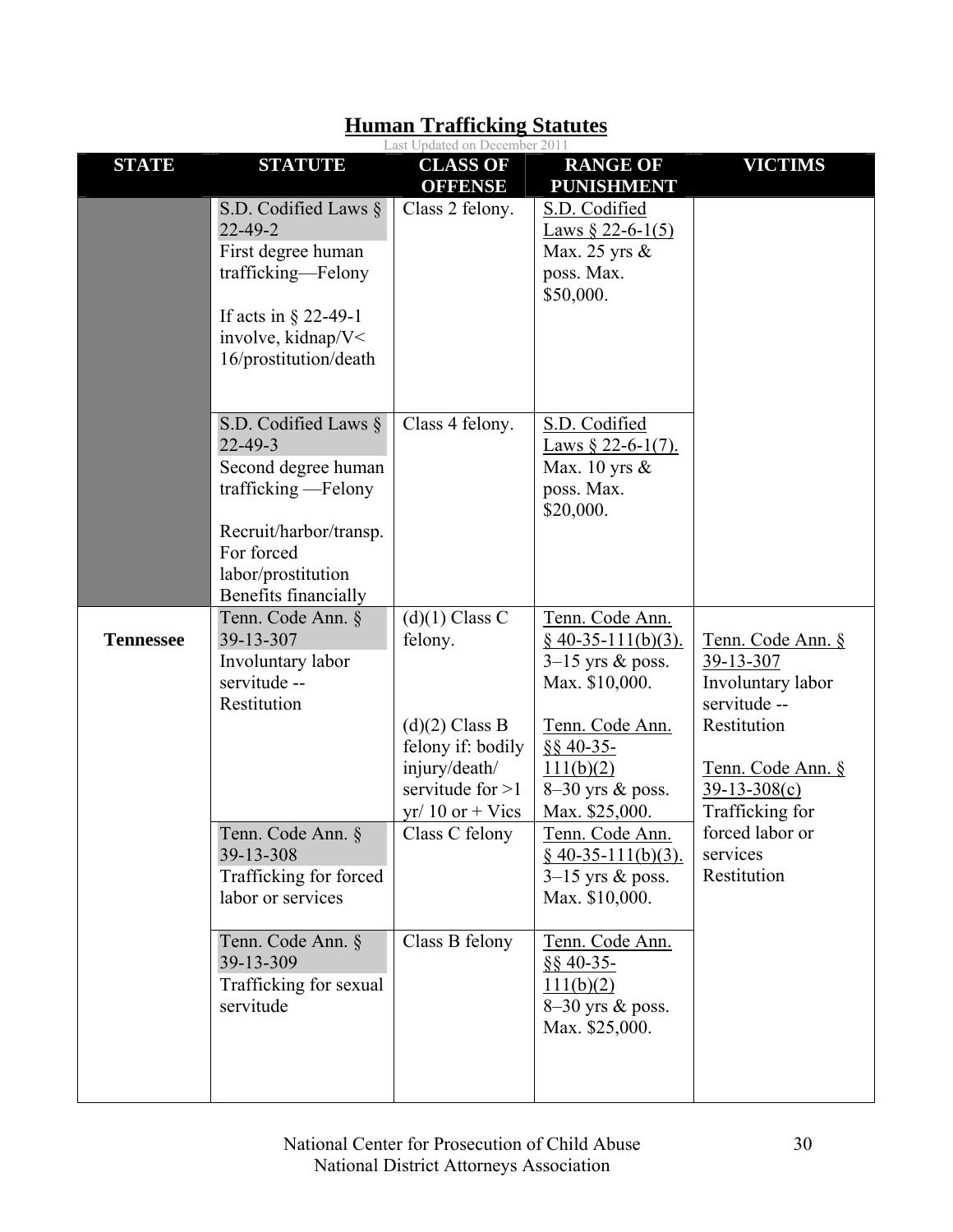|              |                                                                                                                     | Last Updated on December 2011                                        |                                                                                                                  |                |
|--------------|---------------------------------------------------------------------------------------------------------------------|----------------------------------------------------------------------|------------------------------------------------------------------------------------------------------------------|----------------|
| <b>STATE</b> | <b>STATUTE</b>                                                                                                      | <b>CLASS OF</b><br><b>OFFENSE</b>                                    | <b>RANGE OF</b><br><b>PUNISHMENT</b>                                                                             | <b>VICTIMS</b> |
| <b>Texas</b> | Tex. Penal Code<br>§20A.02<br>IF:<br>Traffic.a child $[(a)(5),$<br>$(6), (7),$ or $(8)$ ]/ death<br>results         | $2nd$ deg Fel<br>$1st$ deg Fel                                       | Tex. Penal Code §<br>12.33<br>2-20 yrs $\&$ /or<br>\$10,000.<br>Tex. Penal Code §<br>12.32<br>5-99 yrs/Life &/or |                |
|              | Tex. Penal Code<br>Ann. § 20A.03<br>Trafficking of<br>Persons                                                       | $1st$ degree                                                         | \$10,000.<br>Life/25-99yrs                                                                                       |                |
| Utah         | Utah Code Ann. §<br>76-5-308<br>Human trafficking                                                                   | Explains the<br>offense of<br>human<br>trafficking (no<br>penalties) |                                                                                                                  |                |
|              | Utah Code Ann. §<br>76-5-309<br>Human trafficking<br>and<br>human smuggling—<br>Penalties<br>(1) force labor/sexual | $2nd$ Degree Fel                                                     | Utah Code Ann.§<br>$76-3-203(2)$ , 76-3-<br>$301(1)(a)$ .                                                        |                |
|              | exploitation                                                                                                        |                                                                      | $1-15$ yrs & poss.<br>Max. \$10,000.<br>Utah Code Ann.                                                           |                |
|              | (2) human smuggling                                                                                                 | $3rd$ Degree Fel                                                     | $\S$ § 76-3-203(3),<br>$76 - 3 - 301(1)$<br>Max. 5 years $\&$<br>poss. Max.<br>\$5,000.                          |                |
|              | $(3)$ HT & human<br>smugg. Are sep.<br>offenses                                                                     | $2nd$ degree Fel                                                     | $1-15$ yrs & poss.<br>Max. \$10,000.                                                                             |                |
|              | $(4)(a)$ Benefit from                                                                                               |                                                                      | Max. 5 years $\&$                                                                                                |                |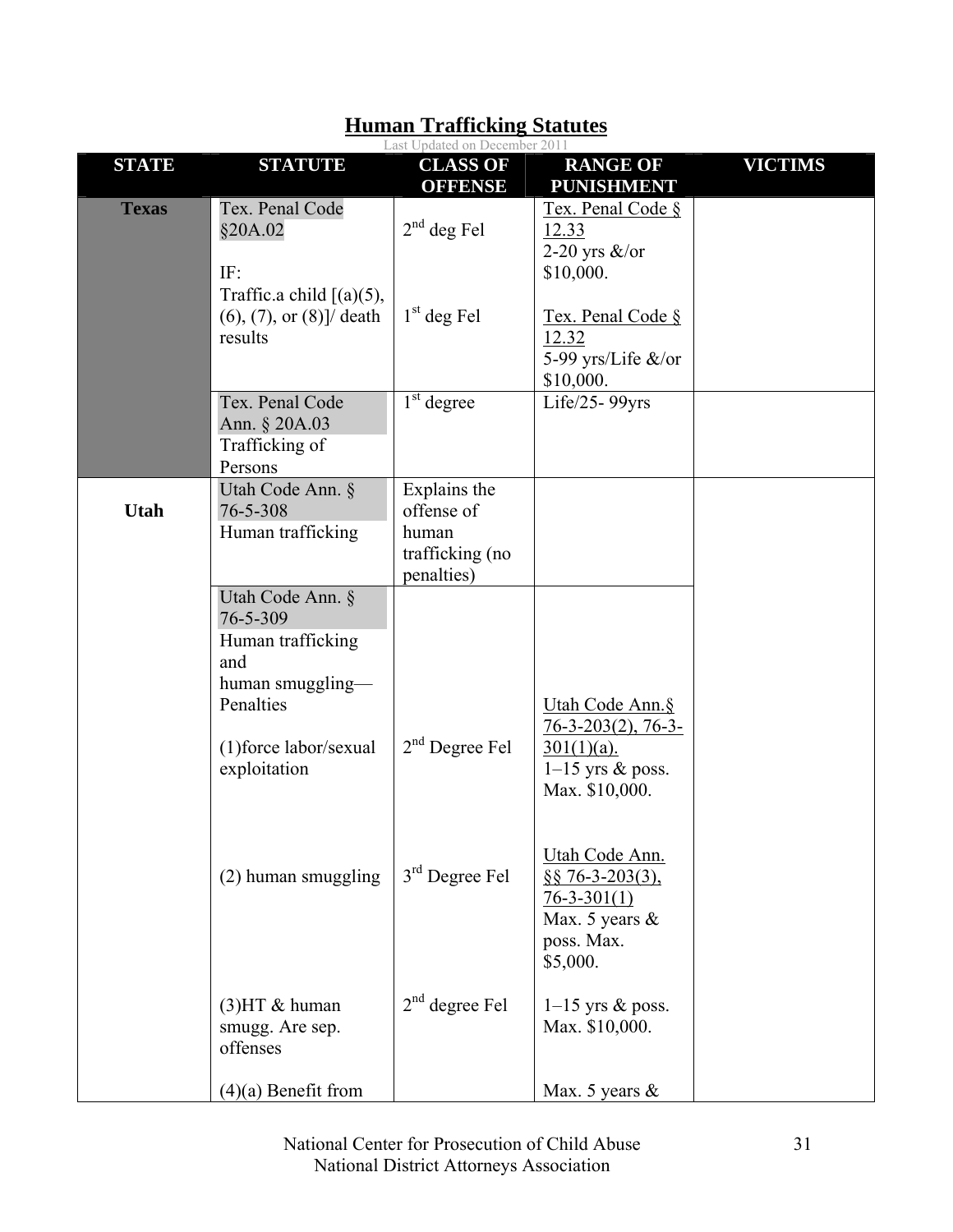| <b>STATE</b>   | <b>STATUTE</b>                                                                                                                                                                                                            | Last Opuateu on Deceniuei 2011<br><b>CLASS OF</b><br><b>OFFENSE</b> | <b>RANGE OF</b><br><b>PUNISHMENT</b>                                                                                      | <b>VICTIMS</b>                                                                                                                                                                                    |
|----------------|---------------------------------------------------------------------------------------------------------------------------------------------------------------------------------------------------------------------------|---------------------------------------------------------------------|---------------------------------------------------------------------------------------------------------------------------|---------------------------------------------------------------------------------------------------------------------------------------------------------------------------------------------------|
|                | $(4)(b)$ Benefit from<br>Human Smugg.---- $\rightarrow$                                                                                                                                                                   | 3rd degree                                                          | poss. Max.<br>\$5,000.                                                                                                    |                                                                                                                                                                                                   |
|                | Utah Code Ann. §<br>76-5-310<br>Agg. HT and agg.<br>human smuggling<br>-Penalties<br>$(4)(a)$ Agg. HT for<br>forced labor/sexual<br>expl. & Agg. human<br>smugg. for profit/<br>commercial purposes<br>$(4)(b)$ Agg. HT & | $1st$ degree Fel                                                    | Utah Code Ann.<br>$§$ §76-3-203(1),<br>$76 - 3 - 301(1)(a)$<br>5 yrs-life<br>imprisonment $\&$<br>poss. Max.<br>\$10,000. |                                                                                                                                                                                                   |
|                | agg. human smugg.<br>Are each sep. offense                                                                                                                                                                                |                                                                     |                                                                                                                           |                                                                                                                                                                                                   |
| <b>Vermont</b> | Vt. Stat. Ann. tit. 13,<br>§ 2652<br>Human trafficking                                                                                                                                                                    |                                                                     | Up to and incl. life<br>$&\ell$ or max.<br>\$500,000.                                                                     | <u>Vt. Stat. Ann. tit. 13,</u><br>\$2652<br>V traff. Cannot be<br>convicted for                                                                                                                   |
|                | Vt. Stat. Ann. tit. 13,<br>§ 2653<br><b>Aggravated Human</b><br>Trafficking                                                                                                                                               |                                                                     | 20-Life &/or max.<br>\$100,000.                                                                                           | prostitution/obscenity<br>If convicted of<br>another offense V                                                                                                                                    |
|                | Vt. Stat. Ann. tit. 13,<br>\$2654<br>Patronizing or<br>facilitating human<br>trafficking                                                                                                                                  |                                                                     | Max. 5 yrs $\&$ /or<br>max. \$100,000.                                                                                    | can raise defense<br><u>Vt. Stat. Ann. tit. 13.</u><br>\$2656<br>Human trafficking<br>by a business entity;<br>dissolution<br>Dissolve entity<br>Vt. Stat. Ann. tit. 13,<br>\$2657<br>Restitution |
|                | Vt. Stat. Ann. tit. 13,<br>§ 2635<br>Slave traffic                                                                                                                                                                        |                                                                     | 1-10 yrs $&$ /or 200-<br>\$2,000.                                                                                         |                                                                                                                                                                                                   |

#### **Human Trafficking Statutes** Last Undete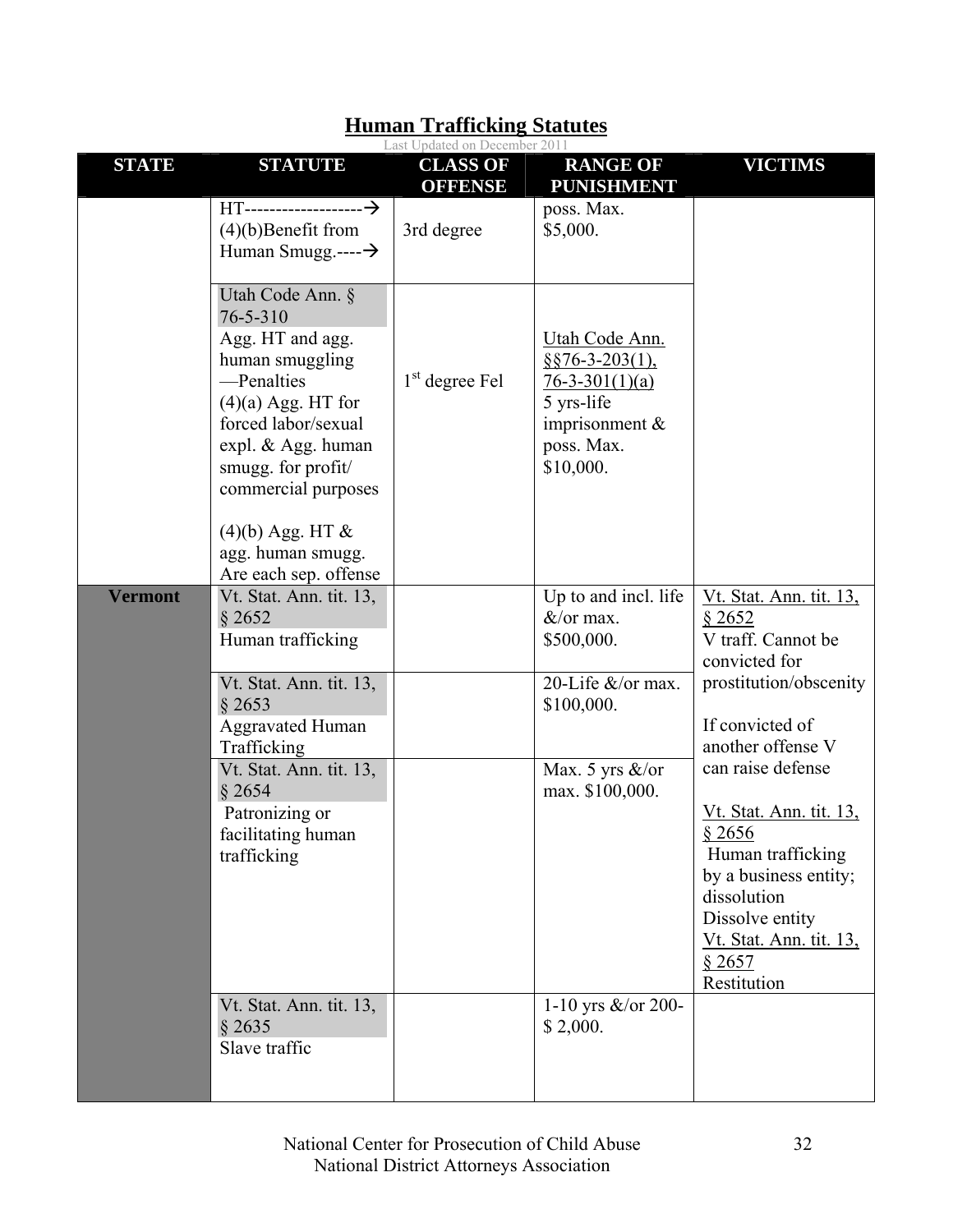|                   |                                                                                                                                                                                                                                                                                                                                                                                                                                          | Last Updated on December 2011                                                                                                                                                                      |                                                                                                                                                                                                                                      |                                                                                                                                                                                                                                                                                                                                                                                                                     |
|-------------------|------------------------------------------------------------------------------------------------------------------------------------------------------------------------------------------------------------------------------------------------------------------------------------------------------------------------------------------------------------------------------------------------------------------------------------------|----------------------------------------------------------------------------------------------------------------------------------------------------------------------------------------------------|--------------------------------------------------------------------------------------------------------------------------------------------------------------------------------------------------------------------------------------|---------------------------------------------------------------------------------------------------------------------------------------------------------------------------------------------------------------------------------------------------------------------------------------------------------------------------------------------------------------------------------------------------------------------|
| <b>STATE</b>      | <b>STATUTE</b>                                                                                                                                                                                                                                                                                                                                                                                                                           | <b>CLASS OF</b><br><b>OFFENSE</b>                                                                                                                                                                  | <b>RANGE OF</b><br><b>PUNISHMENT</b>                                                                                                                                                                                                 | <b>VICTIMS</b>                                                                                                                                                                                                                                                                                                                                                                                                      |
| <b>Virginia</b>   | *VA has not enacted<br>a human trafficking<br>law                                                                                                                                                                                                                                                                                                                                                                                        |                                                                                                                                                                                                    |                                                                                                                                                                                                                                      | H.B. 2190, 2011 Va.<br>Gen. Assemb.,<br>Ch.258 (Va. 2011).<br>AN ACT to require<br>the Department of<br>Social Services to<br>develop a plan for the<br>provision of services<br>to victims of human<br>trafficking-Signed<br>by Governor March<br>18, 2011                                                                                                                                                         |
| <b>Washington</b> | Wash. Rev. Code §<br>9A.40.100<br>Human Trafficking<br>$(1)$ 1 <sup>st</sup> deg traff<br>$(2)$ 2 <sup>nd</sup> deg traff.<br>Wash. Rev. Code<br>Ann. § 9.68A.100<br>Commercial sexual<br>abuse of a minor<br>Wash. Rev. Code<br>Ann. § 9.68A.101<br>Promoting<br>commercial sexual<br>abuse of a minor<br>Penalty<br>Wash. Rev. Code<br>Ann. § 9.68A.102.<br>Promoting travel for<br>commercial sexual<br>abuse of a minor-<br>Penalty. | Class A Fel<br>Serious Level<br><b>XIV</b><br>Class A Fel<br>Serious Level<br>XII<br>class B felony<br>Seriousness<br>Level VIII<br>Class A felony.<br>Seriousness<br>level XII<br>Class C felony. | 123-397 mths &<br>poss. Max.<br>\$50,000<br>93–318 mths $&$<br>poss. Max.<br>\$50,000.<br>21 mths-10 years<br>& poss. Max.<br>\$20,000.<br>93-318 mths $&$<br>poss. Max.<br>\$50,000.<br>Max. 1 year $\&$<br>poss. Max.<br>\$10,000. | Wash. Rev. Code<br>Ann. § 9A.88.140<br>Vehicle<br>impoundment — Fees<br>and Fine<br>Wash. Rev. Code<br>Ann. $$7.68.360$<br>Human Trafficking<br>-Coordinated State<br><b>Agency Protocols</b><br>Wash. Rev. Code<br>Ann. $§ 7.68.350$<br>Washington state<br>task force against the<br>trafficking of persons<br>Wash. Rev. Code<br>Ann. § 47.38.080<br>Human trafficking<br>informational posters<br>at rest areas |